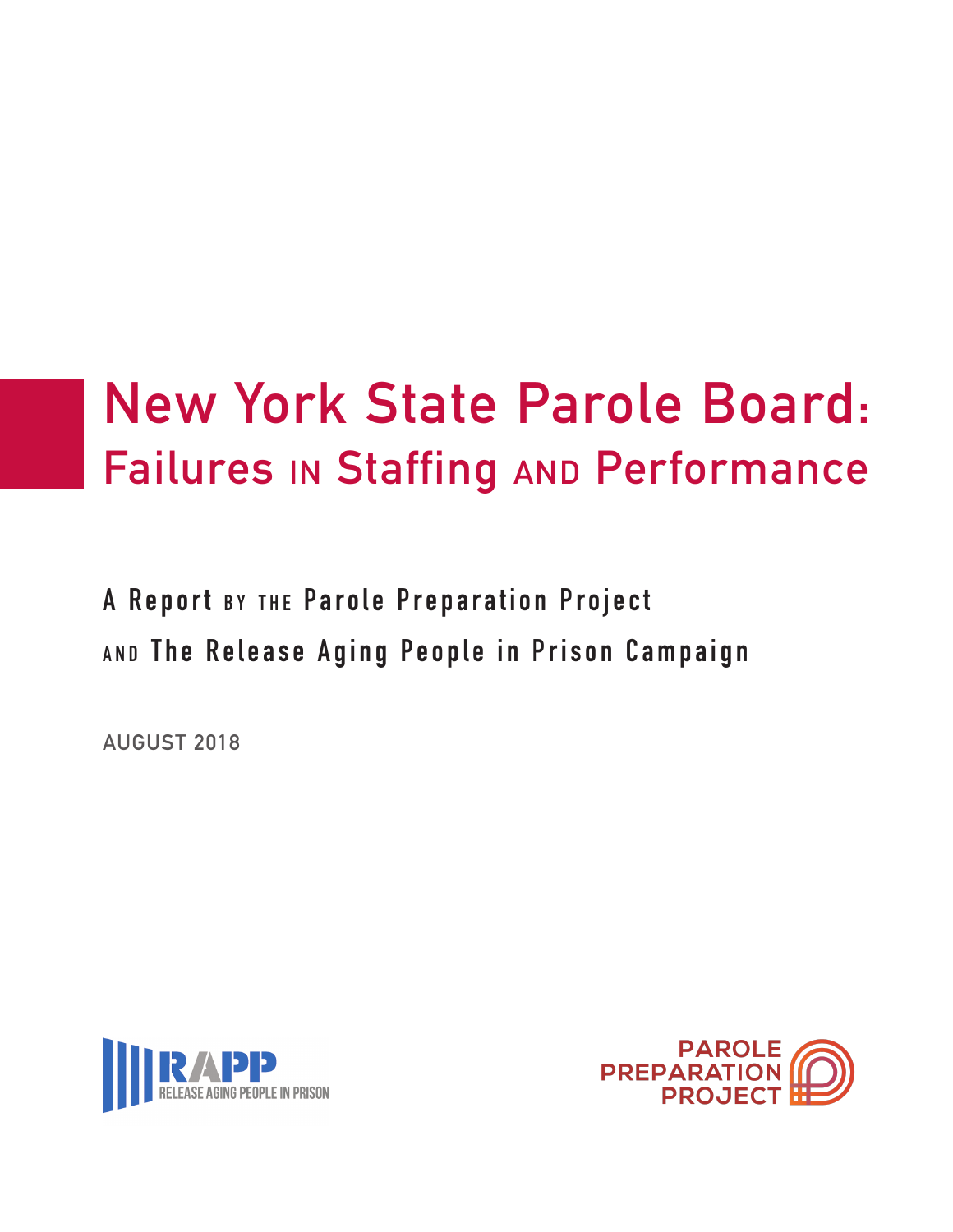## **New York State Parole Board: Failures in Staffing and Performance**

**A Report BY THE Parole Preparation Project a n d The Release Aging People in Prison Campaign**

## **Contents**

| <b>Executive Summary</b>                                                 | $\overline{2}$ |
|--------------------------------------------------------------------------|----------------|
| <b>About the Authors</b>                                                 | $\mathbf{3}$   |
| Introduction and a Brief History of Parole                               | 4              |
| Milestones in the Movement for Parole Justice: September 2016 to Present | $6\phantom{1}$ |
| <b>Scope of Report</b>                                                   | 7              |
| An Understaffed Parole Board and the Need for New Commissioners          | 8              |
| <b>Dismissing Commissioners for Cause</b>                                | 12             |
| <b>Dismissing Commissioner W. William Smith</b>                          | 12             |
| <b>Dismissing Commissioner Marc Coppola</b>                              | 23             |
| <b>Summary of Needed Changes</b>                                         | 30             |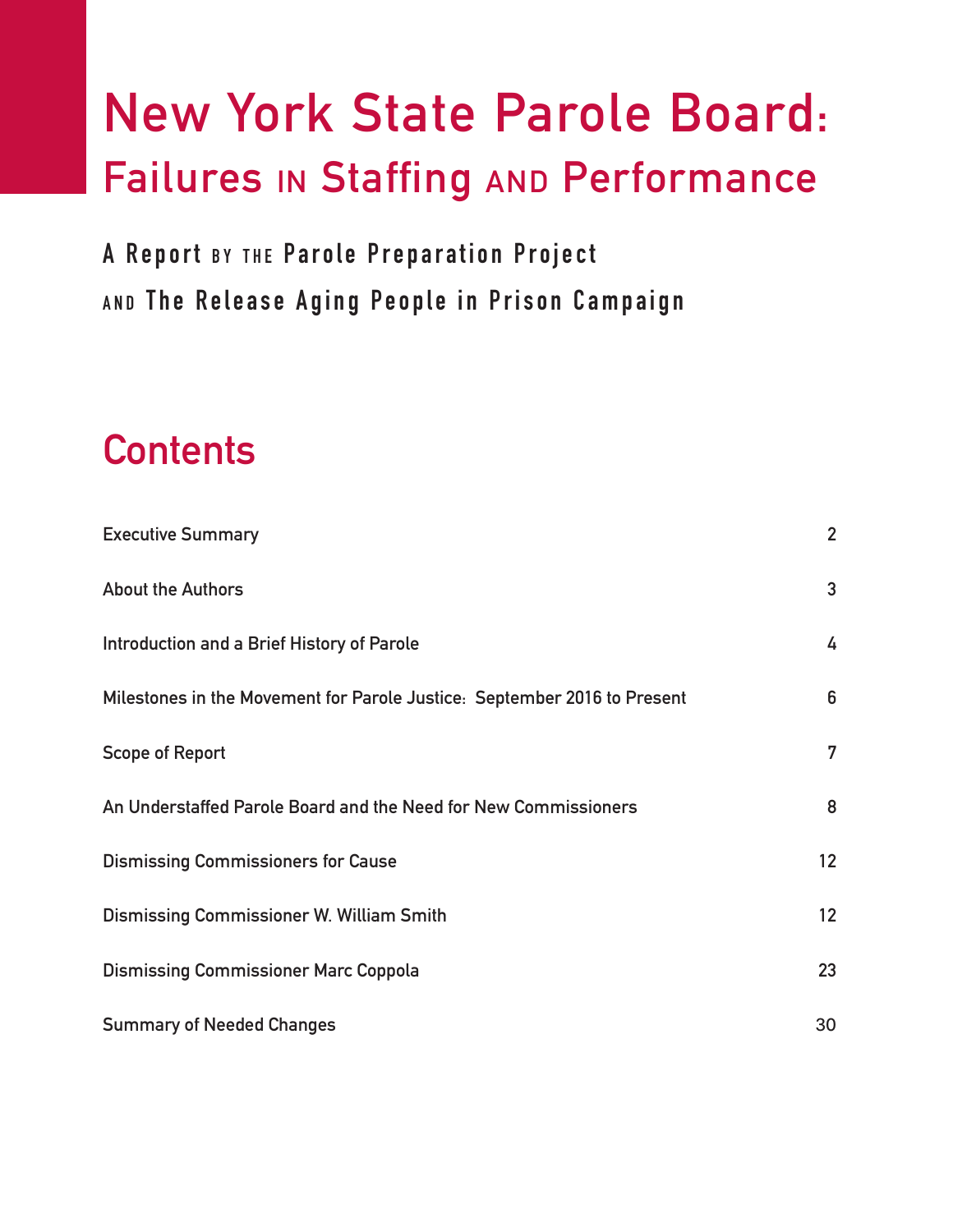# All people have in them **"** a dream of becoming free again. **"**

-D.B. / 40 YEARS OLD / 21 YEARS IN PRISON LETTER RECEIVED DECEMBER 28, 2017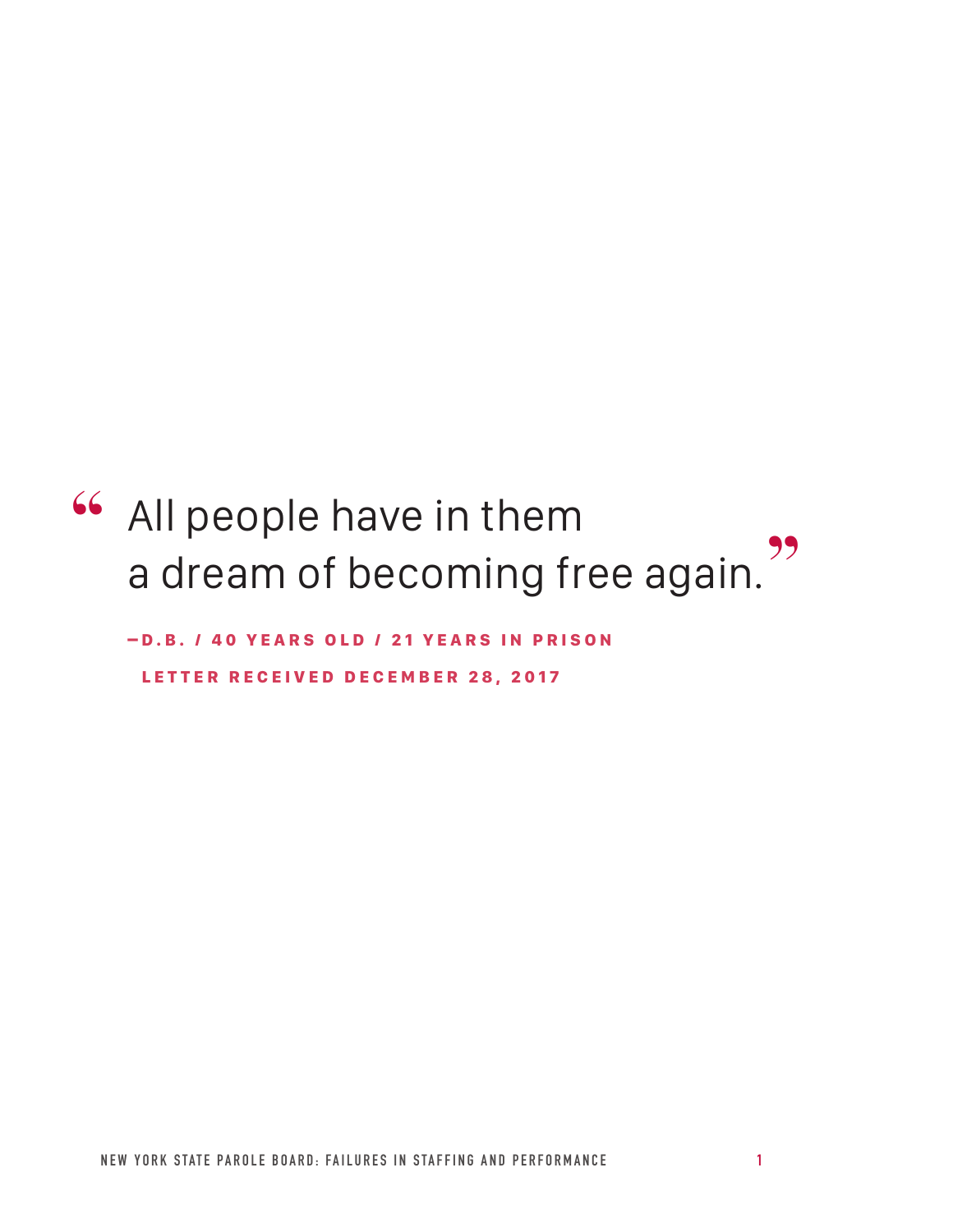## **Exe cutive Summary**

There are nearly 22,000 people serving indeterminate sentences in New York State prisons. Every year, 12,000 of these individuals appear before the Board of Parole in an attempt to secure their freedom. Due to the Board's punitive policies and practices, and their susceptibility to political influence, the large majority of parole-eligible people are denied release.

However, thanks to the tireless work of advocates and formerly incarcerated leaders, preliminary statistical evidence shows a marginal improvement in release rates since September 2017, when new parole regulations were implemented and new Commissioners joined the Board.

While we are encouraged by these developments and what they may bring, the Board of Parole is now facing staffing issues of catastrophic proportions, and continues to engage in unlawful, unethical and harmful behavior, despite repeated admonishments by the New York State judiciary and legislature.

Although the Executive Law that governs parole permits 19 Commissioners to serve on the Board, as of May 2018, only 12 Commissioners were seated. Such severe understaffing has led to myriad procedural problems, over-worked Commissioners, higher caseloads, shorter parole interviews, and less time for individualized evaluations of parole applicant files. These realities have led to devastating consequences for people in prison and their loved ones.

Understaffing has also led to a significant increase in two-person parole panels, a practice that in August 2017 Parole Board Chairperson Stanford relayed would no longer be used. Additionally, parole interviews are being postponed for no discernible or statutorily authorized reason.

Compounding these issues of understaffing, two long-serving Commissioners, W. William Smith and Marc Coppola who frequently engage in racist, unlawful and repugnant behavior, remain on the Board. The Governor can and should dismiss these Commissioners immediately and replace them with qualified candidates who better reflect the identities and experiences of people in prison.

Commissioner Smith, in violation of the Executive Law, almost unilaterally denies parole to people convicted of violent crimes despite their demonstrated rehabilitation and low risk to public safety. Additionally, people in prison have reported numerous instances where Commissioner Smith lost his temper, slammed his hands down on the table or mocked the interviewee. Commissioner Smith also has deep political ties to the New York State Senate. He has donated nearly \$20,000 to the very Senators responsible for confirming his appointments to the Board.

Commissioner Coppola's record is equally abhorrent. During interviews, Commissioner Coppola is often unprepared and absent, asking questions that have already been answered or referencing facts from case files of other parole applicants. He also fails to consider the achievements of applicants, their advancing age, or their youth at the time of conviction, all factors required by the law.

We are calling on Governor Cuomo to dismiss Commissioners Smith and Coppola, end two-person panels and needless postponements, and fill the vacancies on the Board with candidates from a broad range of professional backgrounds who believe strongly in the principles of rehabilitation, mercy, and redemption. The lives of thousands of incarcerated people depend on it.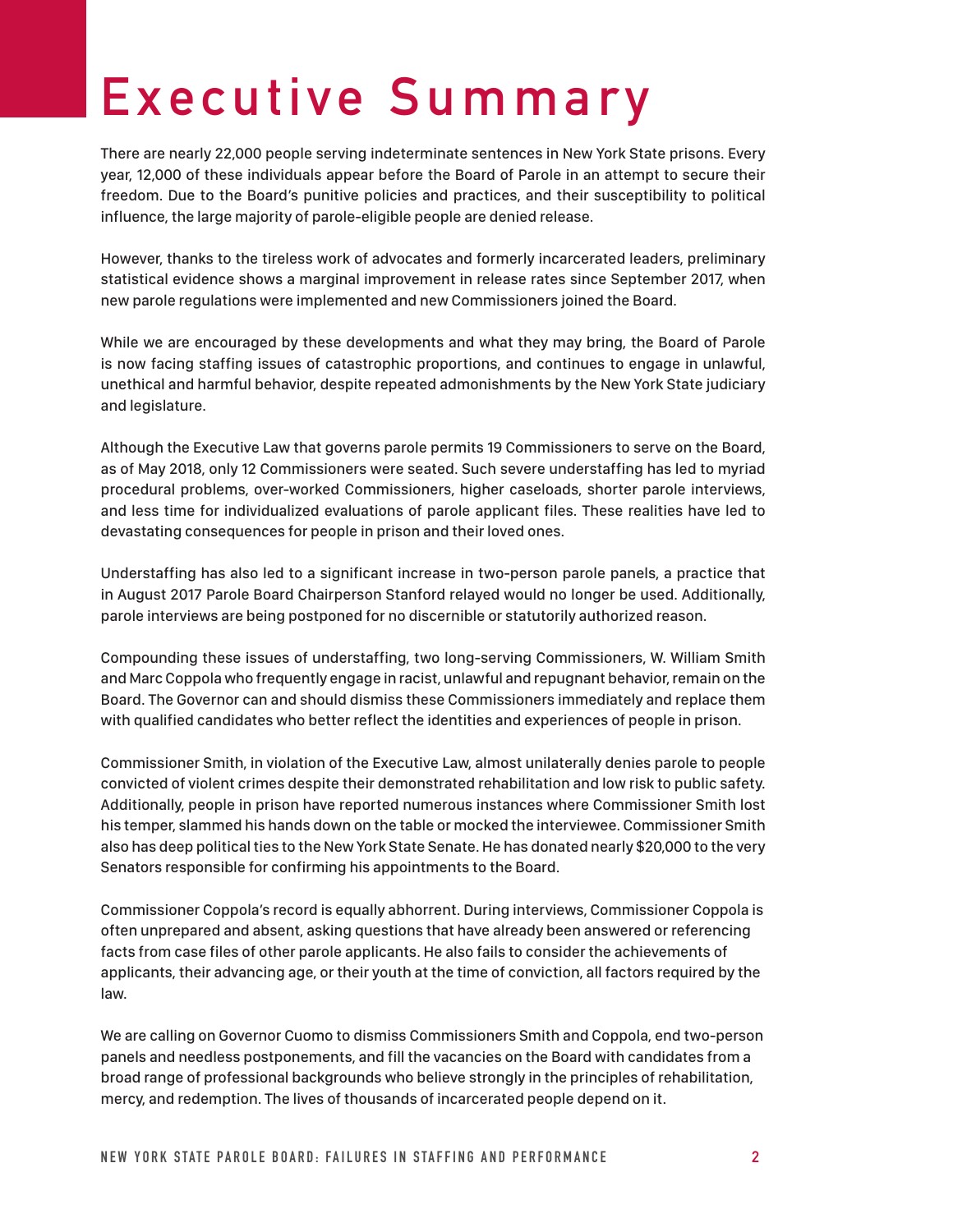## **About the Authors**

## **The Release Aging People in Prison Campaign**

The Release Aging People in Prison Campaign (RAPP) works to end mass incarceration and promote racial justice through the release of older and aging people in prison. RAPP mobilizes and educates currently and formerly incarcerated people, their families, and other concerned community members on the crisis of older people in prison, including and especially those convicted of violent crimes. RAPP promotes the use of key release mechanisms such as parole, compassionate release, and clemency, and aims to establish parole policies that are transparent, all-inclusive, and fair, with decisions based on a person's risk to public safety and their personal growth while in prison.

Contact RAPP: c/o Correctional Association of NY, 22 Cortlandt St., 33rd Fl., New York, NY 10007; (646) 793-9082 Ext. 1014; **nyrappcampaign@gmail.com**.

## **The Parole Preparation Project**

The Parole Preparation Project collaborates with and advocates for people serving life sentences in New York State prisons. We train volunteers to work alongside parole-eligible people—many of whom have spent decades in prison and have been repeatedly denied release—as they prepare to apply for parole. In addition to securing the release of parole-eligible people, the Project cultivates transformative and long-lasting relationships between those who are incarcerated and community volunteers; supports currently and formerly incarcerated leaders by amplifying their visions; and works in collaboration with our partners to build the nationwide movement for prison and parole justice. The Project believe that all people, regardless of the harm they have caused, have inherent value, and that everyone is capable of transformation and worthy of compassion, support, and an opportunity to return to their families.

Contact the Parole Preparation Project: c/o The Law Office of Michelle L. Lewin, 168 Canal Street, 6th Floor, New York, NY 10013, 347-620-5906, **mlewin@paroleprepny.org**.

### **Acknowledgements**

The authors wish to thank the hundreds of currently and formerly incarcerated people who shared their transcripts, case files, personal stories and profound insights, whether through letters or by phone. Thank you all so much for trusting us with your truth, and for sharing so generously. This report is also largely informed by the expertise, wisdom and guidance of formerly incarcerated leaders Kathy Boudin, Anthony Dixon, Mujahid Farid, Jose Saldana and Laura Whitehorn. We are also grateful for the tremendous support from our team of volunteer researchers, including Eva Boodman, Susie Charlop, Maxine Getz, Jermaine Gladden, Valerie Haynes, Rocky Lotito, Daniel Rouss, Michael Mangieri, Maureen Silverman, and Aretta White. A special thank you to Melissa Tanis, Nadav Gazit, and Joshua Kwassman for their research and design work.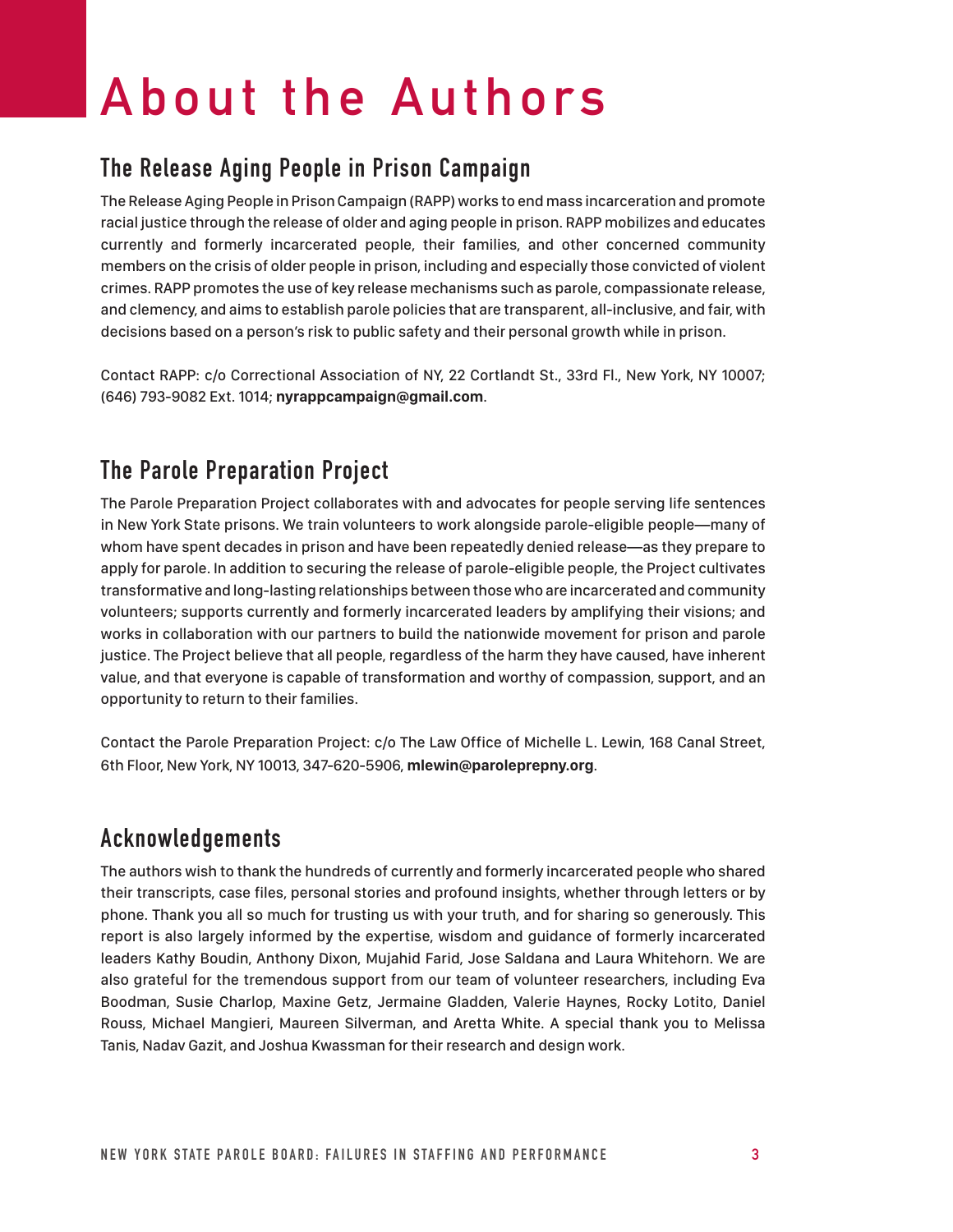## **Introduction** AND A **Brief History OF Parole**

**…I have an unfortunately extensive experience with the NYS Parole Boards—12 hearings, altogether. Four postponements, two de novo hearings, and eight straight board hearings. It's difficult for me to describe what that form of torture is like. It was basically a human power-ball game, where one's freedom depends on whether their numbers come up on that one bi-annual drawing."**

#### - D.B. / 40 YEARS OLD / 21 YEARS IN PRISON LETTER RECEIVED DECEMBER 28, 2017

**"**

There are nearly 22,000 people serving indeterminate sentences in New York State prisons.<sup>1</sup> Every year, thousands of these individuals appear before the Board of Parole in an attempt to secure their release. Due to historic policies, practices, and political dynamics, the majority of these individuals are denied parole and must wait up to two years before their next Board interview. The reality in New York State is that discretionary release is exceptionally difficult to obtain, and parole decisions are often arbitrary, highly subjective, and unlawful.

Current parole practices have an especially harsh and dramatic impact on people serving indeterminate life sentences, as parole is generally the only way to obtain release for this population. Nearly 9,300 people (representing almost 18% of the prison population) are currently serving a sentence with a maximum of life in New York State.<sup>2</sup> The Board's high rates of parole denial leave this group subject to indefinite confinement. Because of these repeated denials, many people have lost hope of ever obtaining freedom. Many believe they will die in prison, and in reality, some will. Since Governor Cuomo took office in 2011, 961 people have died in prison. In 2018 alone, 54 people have died, nearly one-third of whom were serving life sentences and eligible for parole.

**Shawangunk is known as a 'terminal facility. It is our constant reality that men are sent here to die, not to be rehabilitated and not to be released. For many of us looking from the inside out, more men have died at this facility within the past 5 years than those who have been granted parole…" "**

#### - A.M. / 51 YEARS OLD / 25 YEARS IN PRISON / ELIGIBLE FOR PAROLE IN 2025 LETTER RECEIVED JULY 2017

Most people serving life sentences and appearing before the Board have accepted responsibility for their crimes, completed required and voluntary programming, undergone deep personal transformations, obtained low risk scores on an evidence-based risk assessment, and developed strong release plans. However, for decades, the Board cited the nature of the crime and the facts of the underlying case as the primary reason for denial. Even now, after revisions to the parole regulations, the Board frequently disregards the many accomplishments of the applicant and their often categorically low risk for recidivism, and denies a person's freedom based on a single, unchanging moment that occurred decades ago.

<sup>1</sup> Parole Board and Presumptive Release Dispositions: Calendar Year 2015, New York State Department of Corrections and Community Supervision, http://www.doccs.ny.gov/Research/Reports/2016/Parole\_Board\_Dispositions\_2015.pdf.

<sup>2</sup> Ashley Nellis, "Still Life: America's Increasing Use of Life and Long-Term Sentences," The Sentencing Project, 3 May 2017, http://www.sentencingproject.org/publications/still-life-americas-increasing-use-life-long-term-sentences/.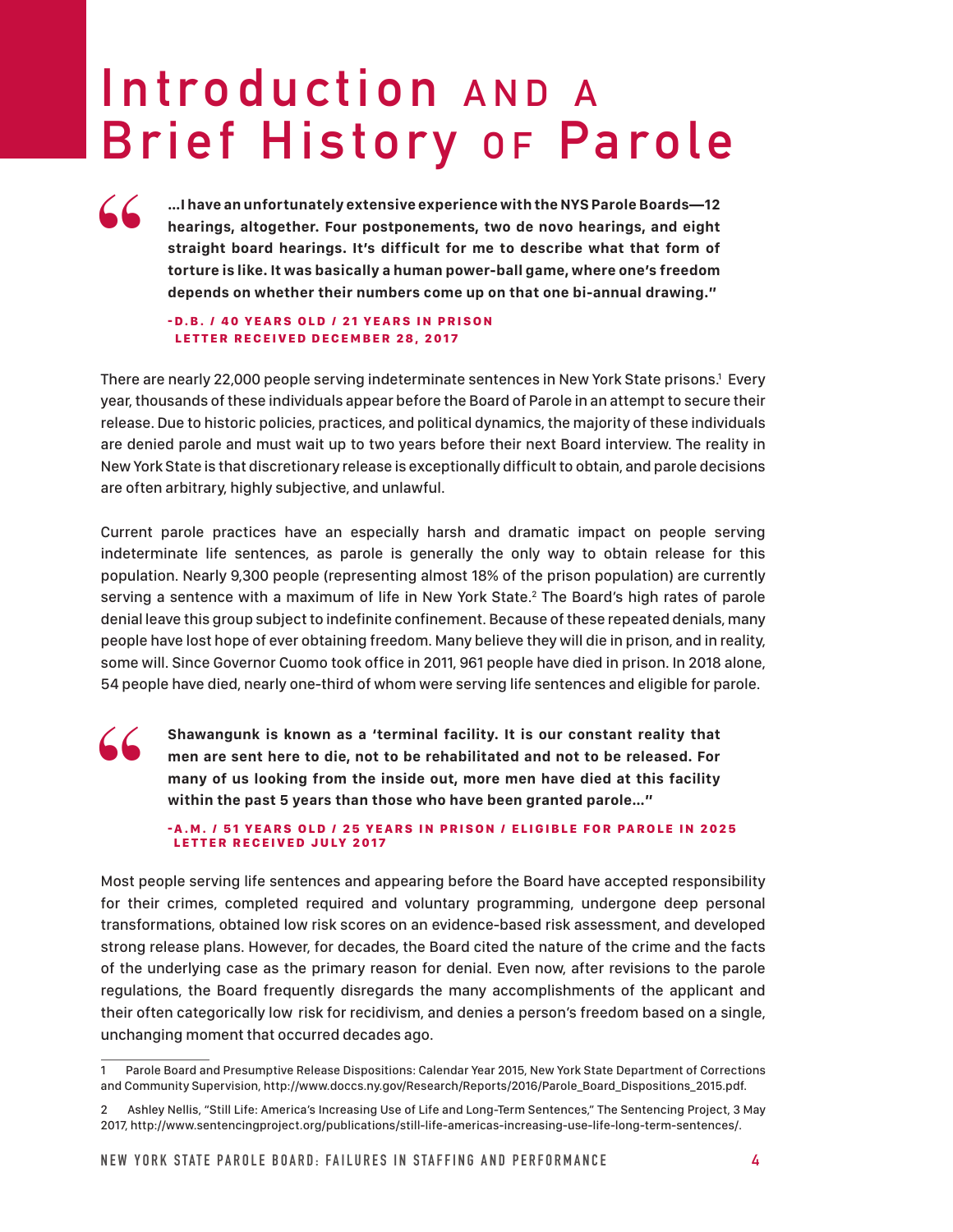

**At the next scheduled appearance I will be almost 76 years of age. After almost 42 years in prison I am of the opinion that I would be lost outside with all of the things that have progressed in that time...I am not bitter nor do I hate anyone. I am resigned to ending my life in prison. I am guilty of my reprehensible criminal action and am receiving my just punishment and there I must stand."**

#### – K.P. / 75 YEARS OLD / 41 YEARS IN PRISON / 9 PAROLE DENIALS / LETTER RECEIVED MARCH 14, 2018

Many applicants appear before the Board numerous times, often on nine or ten occasions, before they are granted release. This forces people to languish in prison for many years longer than their minimum sentence and fosters a culture of hopelessness in New York State Correctional Facilities. Although the Board does not legally have the power to impose new sentences, it effectively serves as a re-sentencing body, doling out longer punishments than the courts and legislature perhaps ever intended, and doing so in a manner largely hidden from the view of the criminal legal system that originally arrested, convicted, and sentenced the applicant.

The Board's practices exemplify nationwide criminal justice policies that are rooted in retribution and racism and result in extreme punishment. As with the criminal legal system at large, people of color, and more specifically Black men, are profoundly and disproportionately impacted by parole injustice. The Board's practices also systematically deny release to aging and elderly people. Many parole-eligible people serving life sentences are over the age of 50, with thousands in their 60s, 70s, 80s, and even 90s. Largely as a result, the population of older people in New York State prisons continues to rise, having more than doubled between 2000 and 2016, and now constituting 20% of the state's prison population.3



**Each hearing is based on nature of crime and past criminal record. Rarely is there inquiry of my accomplishments, education, vocational trades, rehabilitation while incarcerated…They say I am a risk to the community yet my risk assessment report of the past two parole hearings (2015, 2017) clearly shows that I am low risk."**

#### -D.R. / 60 YEARS OLD / 29 YEARS IN PRISON / 6 PAROLE DENIALS LETTER RECEIVED JANUARY 19, 2018

Despite the fact that criminal conduct decreases substantially with age and infirmity, and the reincarceration rates for those convicted of the most serious crimes are significantly lower than for those convicted of crimes carrying shorter sentences, parole release rates remain low for aging and older people in prison. The prolonged incarceration of elderly and often infirm people offers no benefit to public safety, but fractures families and communities. For all parole-eligible people and older people especially, the Board's practices and focus on the nature of the crime thwart the very purpose of parole: to release people who have served their minimum sentences, demonstrate a readiness for release, and pose little to no risk of recidivism.

<sup>3 &</sup>quot;The High Costs of Low Risk: The Crisis of America's Aging Prison Population," The Osborne Association, May 2018, http://www.osborneny.org/resources/the-high-costs-of-low-risk/hclr/.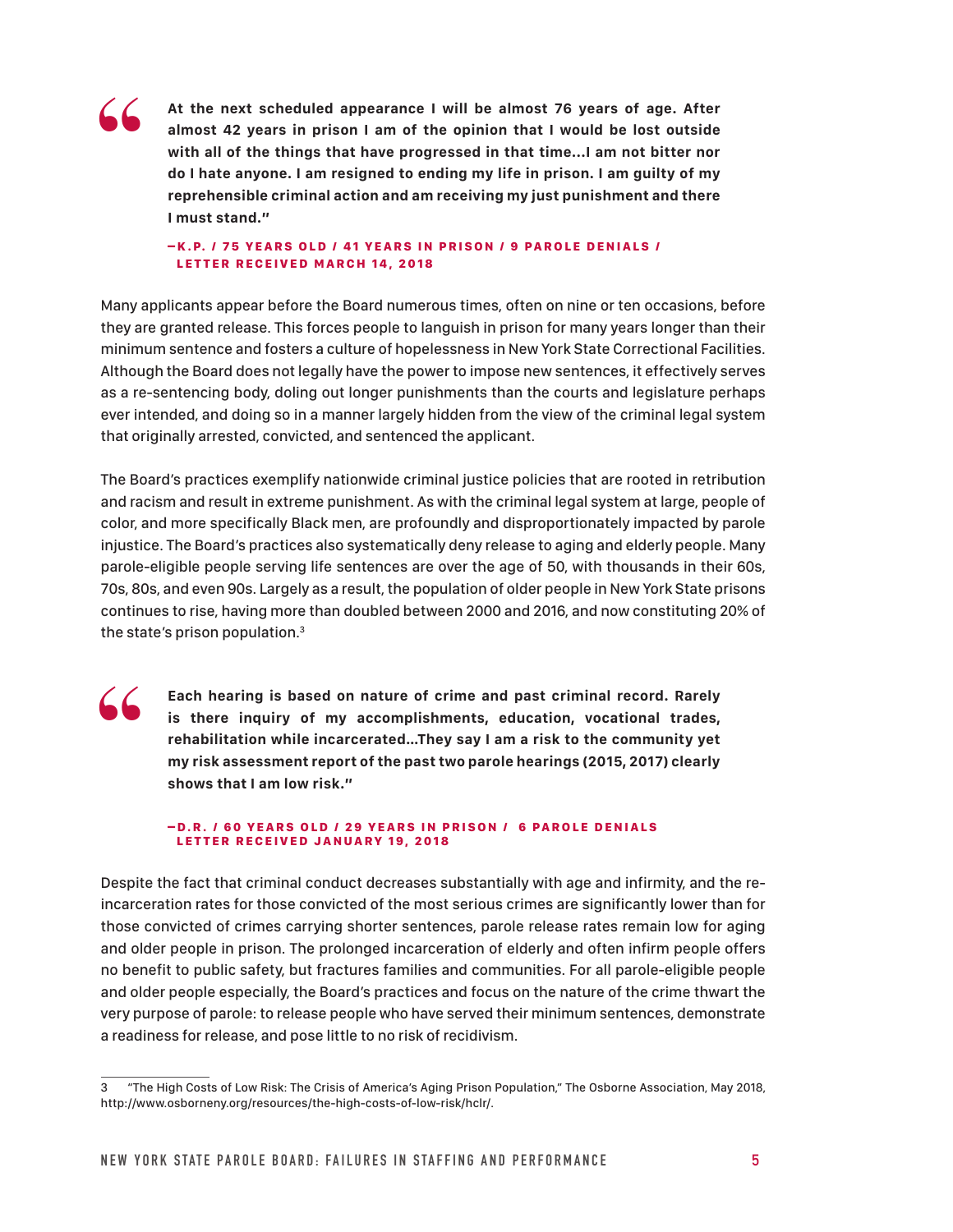For decades, community organizations and currently and formerly incarcerated people have advocated for the release of elders in prison, fairer Parole Board practices, reform of the Executive Law that governs parole, the dismissal of long-serving Parole Commissioners who unilaterally deny release, and the hiring of new Commissioners whose practice and professional experience are rooted in a belief in rehabilitation. These efforts have recently borne fruit, as Governor Cuomo and the legislature have begun to acknowledge the issues faced by those serving long sentences.

## **Milestones** IN THE **Movement** FOR Parole Justice: **September 2016 To Present**

After decades of work by advocates and formerly incarcerated leaders, the movement for parole justice has seen incremental changes in parole policy, practice, and culture. In late September 2016, the Board of Parole released proposed changes to the regulations that govern their practices. Advocates from the Release Aging People in Prison Campaign, the Parole Preparation Project, the Correctional Association, and many others solicited public comments from advocacy organizations, community members and over 250 people in prison. By November 2016, more than 350 comments were submitted, surpassing past public comment periods. In September 2017, the Board published their revised guidelines. While the regulations do not encompass all of the changes advocates envisioned, they require the Board to be more detailed, thorough, and fair in their decisions.

In June 2017, through hundreds of legislative meetings, rallies, press conferences, and presentations before the Board of Parole, advocates also led a successful campaign to change the composition of the Parole Board. Governor Cuomo did not reappoint three of the five Parole Commissioners whose terms expired in 2017, two of whom were Governor Pataki appointees and notorious for violating the law and disregarding the humanity of people in prison.<sup>4</sup> Two additional Commissioners left the Board by the end of 2017, another resigned in 2018, and a fourth died in May 2018. Governor Cuomo also appointed six new Parole Commissioners in June 2017, many of whom more closely reflect the identities and experiences of people in prison, and come from a broader range of professional backgrounds.<sup>5</sup>

Since the establishment of new regulations that evince a more forward-looking approach to parole and the addition of new Commissioners, there have been modest increases in the release rates for people serving long sentences and older people in prison. After an informal study, the authors of this report found that the Parole Board's release rates have increased overall from 24% to 37% since September 2017. They have also increased for people serving life sentences from 27% to 37%

<sup>4</sup> Victoria Law "Lawmakers Fail to Fix New York's Broken, Stingy Parole System," The Village Voice 5 July 2018, https:// www.villagevoice.com/2017/07/05/lawmakers-fail-to-fix-new-yorks-broken-stingy-parole-system.'

<sup>5</sup> Victoria Law "Lawmakers Fail to Fix New York's Broken, Stingy Parole System," The Village Voice 5 July 2018, https:// www.villagevoice.com/2017/07/05/lawmakers-fail-to-fix-new-yorks-broken-stingy-parole-system.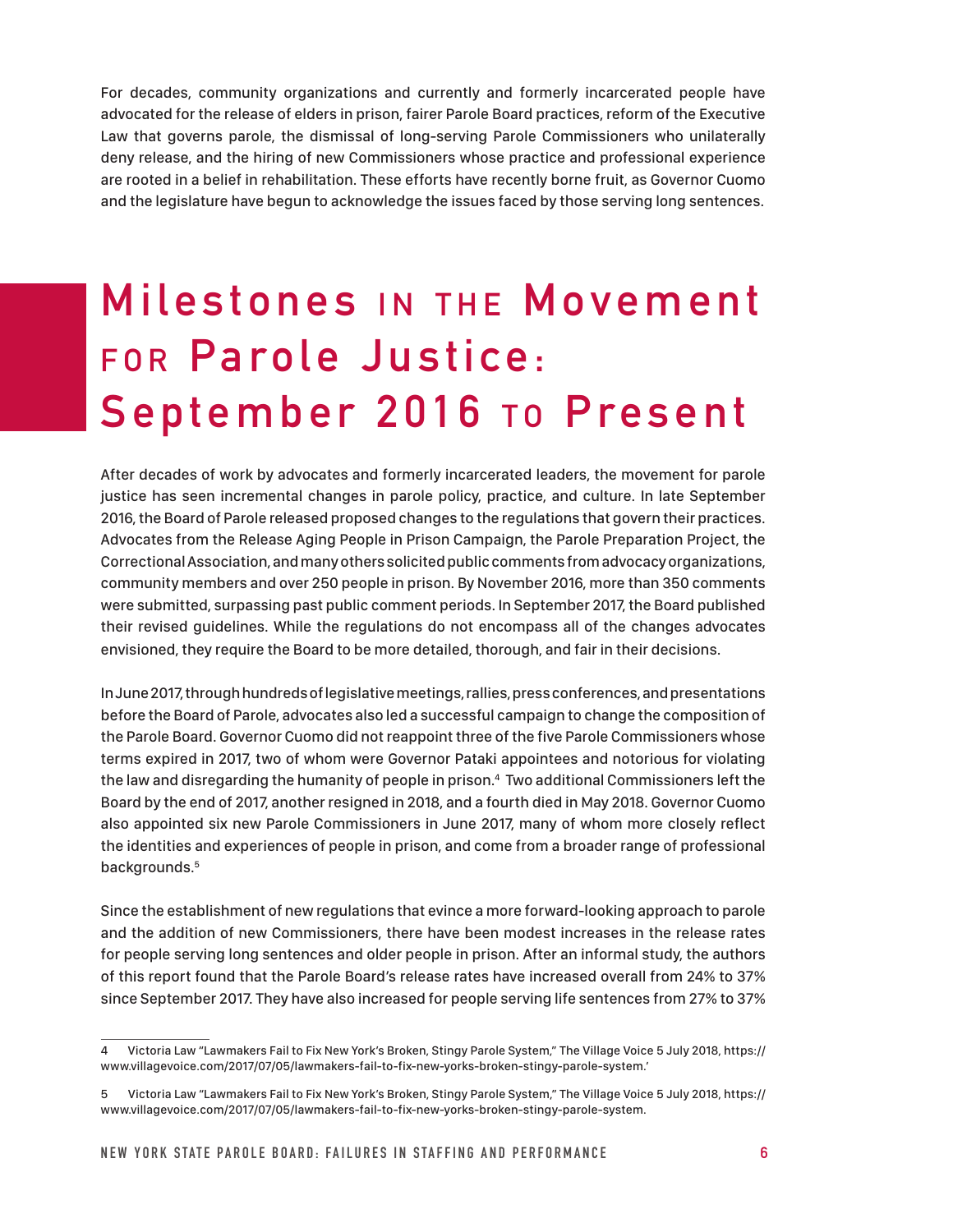and increased for older people (aged 50 or older) from 24% to 40%. 6 Some people in prison have also reported that their interviews are longer and focus more on their accomplishments than their crime of conviction.

While we are encouraged by these developments and see real momentum in the movement for parole justice, thousands of people remain locked up and away from their families, despite the fact that they pose a minimal risk to public safety and are ready to return home. Governor Cuomo, the legislature, and Parole Board must act now to prevent further suffering and needless death behind bars.

## **Scope of Report**

In addition to the change in the composition of the Parole Board and the revision of the regulations, there has been a radical shift in the New York State judiciary's treatment of Board decisions. Judges across the state have chastised Commissioners for holding unlawful interviews and failing to consider essential factors from the Executive Law in their decisions. Courts have even held the Board in contempt for repeatedly defying judicial orders.<sup>7</sup>

However, details of emerging legal issues, recent developments in parole-related case law, and class action litigation are beyond the scope of the report. This report also does not include a review of current pending parole-related legislation or recent initiatives put forward in the annual budget proposal.

The focus of this report is on the staffing and performance of the Parole Board, including its inability to properly perform while significantly understaffed; the continued failure of several Commissioners to abide by the law; and the lack of transparency that shrouds the entire parole process.

As of May 2018, the Board of Parole had only 12 seated Commissioners.<sup>8</sup> Several Commissioners who are notorious for denying parole-eligible people release and have deep ties to law enforcement and electoral politics remain on the Board, despite cries from advocates for their dismissal. $^{\circ}$  While an unofficial tally shows that release rates have increased, the Board of Parole and the executive branch have yet to release any formal evaluation or report on these numbers. Advocates still do not know for certain how many people have been granted parole since the new Commissioners were appointed, and what, if any, changes have been made to bring long-serving Commissioners in line with new policies.

The authors of this report compared the release rates provided from September 2016 to January 2017 to the same period in 2017 and 2018. This data was calculated using a computer program that scrapes data from the New York State Parole Board Interview Calendar. Available at: http://www.doccs.ny.gov/calendar.html. These statistics have not been verified by the Department of Corrections and Community Supervision (DOCCS).

<sup>7 &</sup>quot;After Being Denied Parole 10 Times, Elderly Prisoner Allegedly Commits Suicide at Fishkill Prison," Democracy Now!, 10 August 2016, https://www.democracynow.org/2016/8/10/after\_being\_denied\_parole\_10\_times.

<sup>8</sup> Current NYS Parole Board Commissioner Roster, New York State Department of Corrections and Community Supervision, May 2018, http://www.doccs.ny.gov/PB-Commissioners.pdf.

<sup>9</sup> Michael Winerip, Michael Schwirtz and Robert Gebeloff, "For Black Facing Parole in New York State, Signs of a Broken System," The New York Times, 4 December 2016. https://www.nytimes.com/2016/12/04/nyregion/new-york-prisonsinmates-parole-race.html.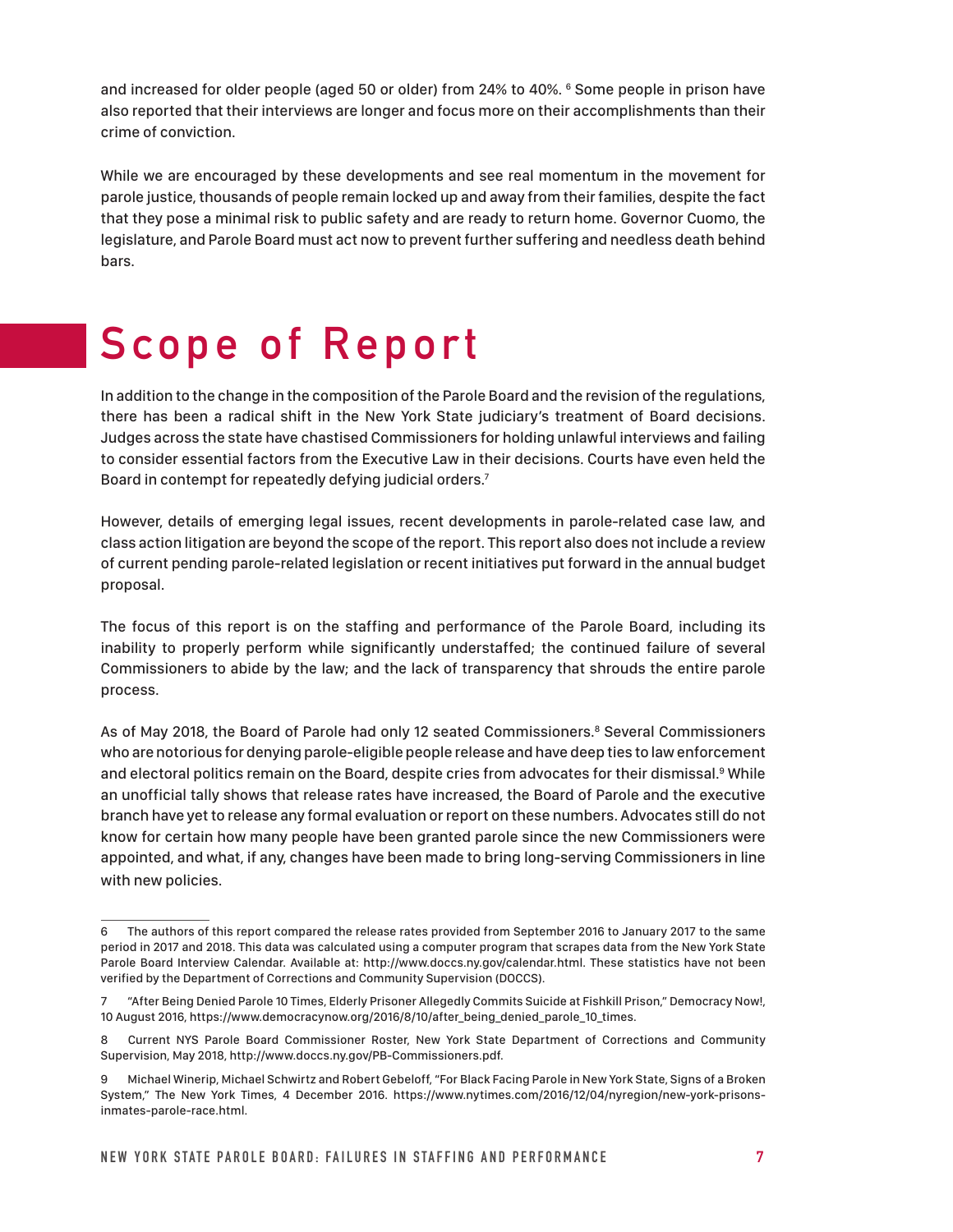As a result, the decisions of the Board of Parole, which impact the lives of thousands of people every year, are still conducted largely in secret. Through stories and anecdotes from people in prison, as well as material drawn from parole records, including interview transcripts and decisions, this report sheds light on the current failures of the parole release system, while outlining the most pressing demands of the parole justice community.

## **An Understaffed Parole Board** AND THE Need FOR **New Commissioners**

In New York State, the Board of Parole sees an average of 12,000 cases each year. As of May 21, 2018, the Board of Parole had 12 seated Commissioners, despite the fact that the law permits 19. In the last year and a half alone, the Board has lost six Commissioners, some to retirement, others to expirations of their terms, and one to death. Anecdotal accounts have raised concerns that only 11 Commissioners are currently considered "active," although those accounts have not been verified by the Governor's Office or the Board.

Twelve Commissioners cannot adequately review 12,000 cases in 12 months. Naturally, with fewer Commissioners, individual caseloads increase and interviews become shorter to compensate. There is less time for deliberations and review of case files, and less capacity for individualized evaluations of parole applicants. Spreading thin an already-overtaxed Board undoubtedly has dire consequences for incarcerated people, their families, and even the Commissioners themselves.

As recently as May 2018, the Parole Board was scheduled to interview more than 70 people at Fishkill Correctional Facility in one week. Parole applicant E.C., who is serving a life sentence and has been in prison for nearly three decades, did not see the Board until 6:30 pm on the day of his scheduled appearance. He recalled that the Commissioners rushed to get through his interview and seemed impatient, ultimately ending the conversation after just a few minutes. The Board informed him several days later that he was denied parole. Such experiences are routine, as are last minute postponements for no discernible, let alone statutorily authorized, reason.

**"**

**One would think that, after twenty-five years, and five previous boards, at least one other Commissioner, besides [the lead Commissioner], would have at least one question to ask. But all either of them had to say was something to the effect of, 'This has been a very thorough interview. I have listened closely and have no further questions.' It's sad."**

 $-$  J.G. / 47 YEARS OLD / 24 YEARS IN PRISON / 6 PAROLE DENIALS LETTER RECEIVED FEBRUARY 15, 2018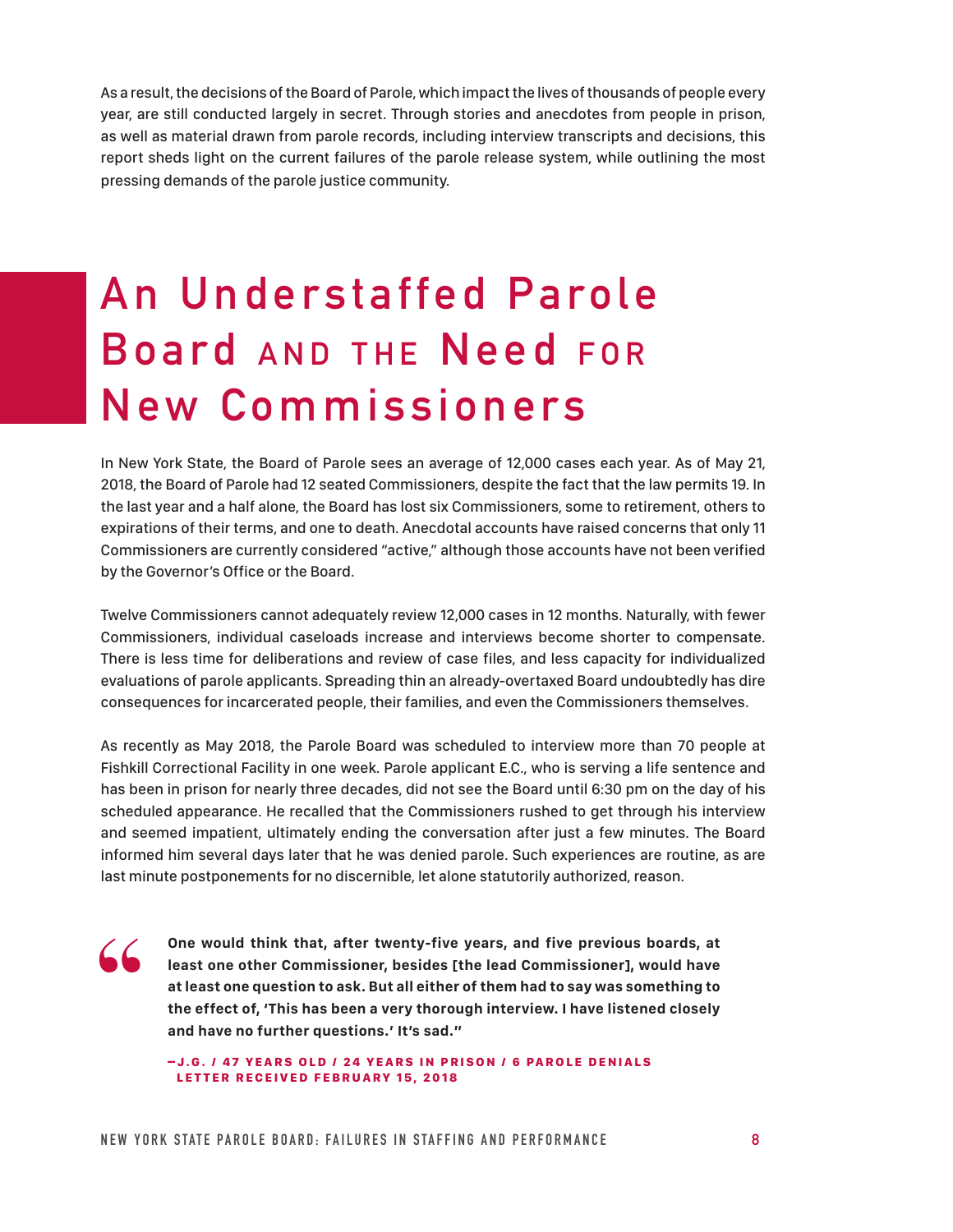### **Two-Person Panels**

**"**

In August 2017, at the Parole Board's monthly administrative meeting, Chairperson Tina Stanford announced that the Board would no longer conduct two-person parole interview panels, and all rotations would have three Commissioners. Yet, nearly a year later, two-person panels are commonplace.10

Two-Commissioner interviews are problematic for several reasons. On average, each panel of Commissioners hears approximately 60-80 cases per week. With three Commissioners on a panel, each Commissioner is responsible for 20-25 cases, reviewing those case files in greater detail than their colleagues and leading the questioning during the parole interview itself. When two Commissioners split the work that is traditionally assigned to three, their caseloads double and the time spent reviewing each file and making informed and thoughtful decisions is compromised. Many people in prison report that even with three-person panels, non-lead Commissioners are often

reviewing the files of other applicants during the interviews to make up for time. With two-person panels, the same is undoubtedly true, if not more exaggerated.

**It shall be noted that Commissioners do review other files while conducting hearings. While one commissioners has the individual file in front of them, the other Commissioner is reviewing others and not participating or listening or involved." "**

–D.B. / 53 YEARS OLD / 34 YEARS IN PRISON / 6 PAROLE DENIALS LETTER RECEIVED DECEMBER 2017

Additionally, if two Commissioners cannot reach a consensus regarding the release determination which is frequent given the lack of consistent decision-making standards and variations in the Commissioners' own expertise and perspectives—the appearance is null and the applicant must be scheduled for a new interview. These subsequent interviews only compound the workload of Parole Commissioners and place an unfair burden on parole applicants.

**There was no structure or uniformity: one Board would tell me to do this and that before my next hearing. I'd do twice this, and three times that, but the next board would be completely different, composed of different Commissioners holding completely different opinions."**

-R.P. / 58 YEARS OLD / 37 YEARS IN PRISON / 12 PAROLE DENIALS LETTER RECEIVED JANUARY 16, 2018

<sup>10</sup> There are currently no published statistics on the number of two-person panels. However, anecdotal evidence shared by people in prison suggests they are happening frequently in prisons across the state.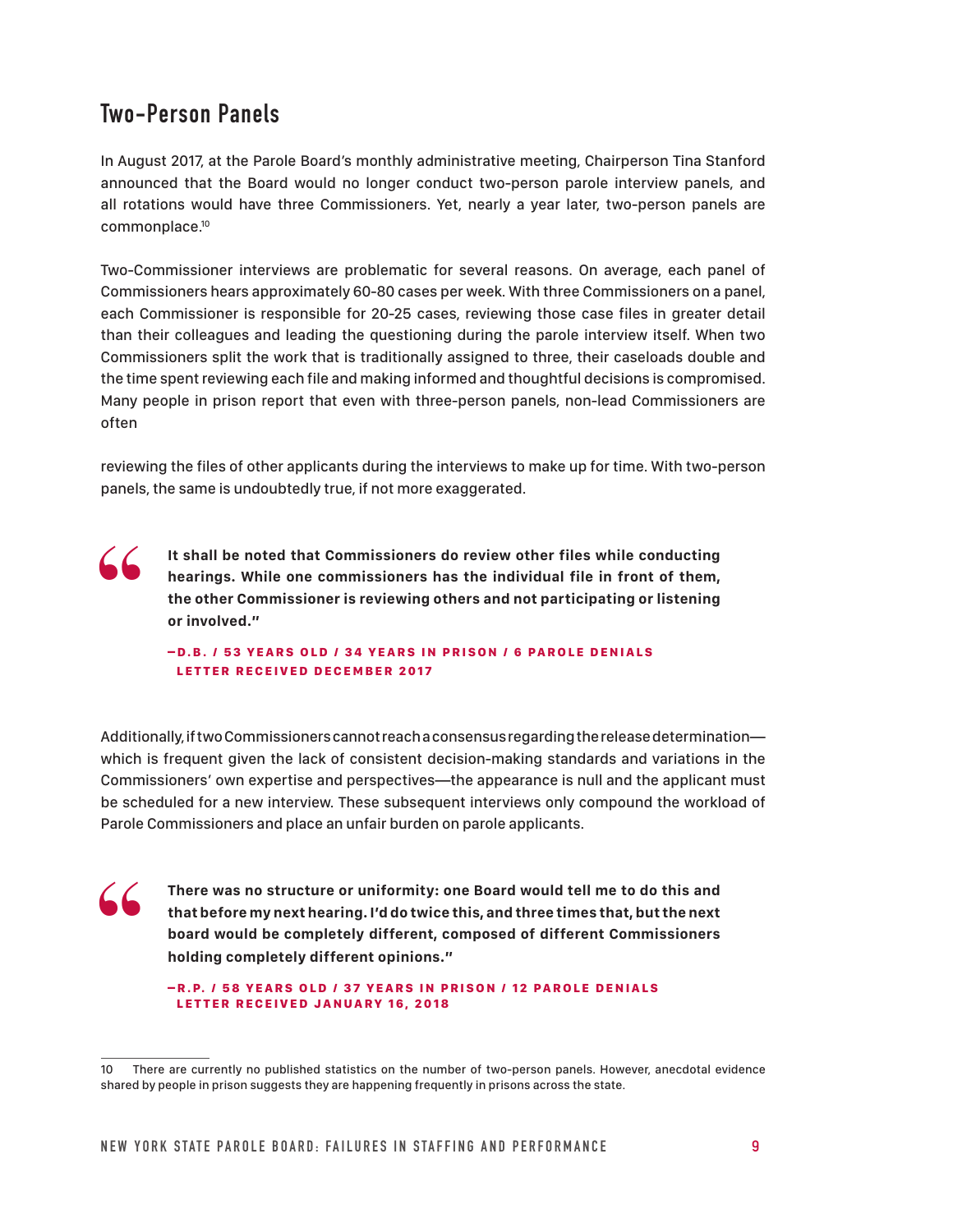In the case of J.V., two-person panels extended his parole process for nearly three months, ultimately resulting in a denial. J.V. has been incarcerated for over 30 years for a homicide he committed in 1983. J.V. was scheduled to appear before the Parole Board in February 2018. During his interview, he had only two Commissioners on his panel—Commissioners Crangle and Drake. They discussed J.V.'s crime, his traumatic past and history of alcoholism. J.V.'s sexuality was also a focus of the interview (he identifies as a gay man). Commissioner Crangle asked J.V. if he felt "that [being gay] was the reason for all of that rage you had?" and unnecessarily and inappropriately questioned J.V. about his "homosexual tendencies," and their impact on J.V.'s state of mind at the time of crime.

Even after this probing discussion, Crangle voted to deny parole. However, Commissioner Drake voted for release. Since the panel was unable to reach consensus, J.V. was scheduled for a second interview.

In March 2018, J.V. again went before two Commissioners. Commissioner Drake was once again on the panel, along with Commissioner Coppola. After a second interview and another extensive conversation about J.V.'s crime, childhood trauma and experience in prison, Coppola denied release and J.V. received another split decision. His interview was again rescheduled. In April 2018, J.V. finally appeared before a three-person panel composed of Commissioners W. Smith, Cruse and Shapiro. After giving what felt like everything he had at his first two interviews, he felt numb, closed-off and defeated. The interview transcript reflects this shift, and is a dramatic departure from the open and emotional tone of the first two interviews.

A week after his third interview, J.V. received notice that he was denied parole. The decision stated that "We note your demeanor during the interview showed agitation with the parole process…You need to develop further insight for your criminal conduct…" While Commissioners Smith and Cruse voted to deny release, Commissioner Shapiro dissented and voted in favor of parole. J.V. won't appear again before the Board until February 2019. J.V. is 57 years old, has severe arthritis and advanced glaucoma, and has been denied by the Board 12 times.

### **Postponements**

While J.V.'s interviews were postponed due to lack of consensus, other interviews have been postponed for months with little or no explanation.<sup>11</sup> In March 2018, more than half of the scheduled appearances at Sing Sing Correctional Facility were postponed due to an incoming snow storm.

The Parole Preparation Project received multiple calls from people at Sing Sing after the storm asking if we had information about the Parole Board schedule. They relayed they had not received notice of their next appearance date, and heard rumors that they wouldn't see the Board until May, nearly two months after their scheduled appearances. Weeks went by without any news. While most applicants did eventually see the Board in early April, many were only notified the night before their interviews. At least one person was forced to wait until May, almost two months after their original appearance date. When seeking information from prison staff, one applicant was told by his Offender Rehabilitation Coordinator (ORC), "You'll get your turn. I'm not sure why you're so excited to go anyway."

<sup>11</sup> Although there are no published statistics on the number of involuntary postponements, anecdotes shared by people in prison suggest that the numbers have increased dramatically as the number of Commissioners has decreased.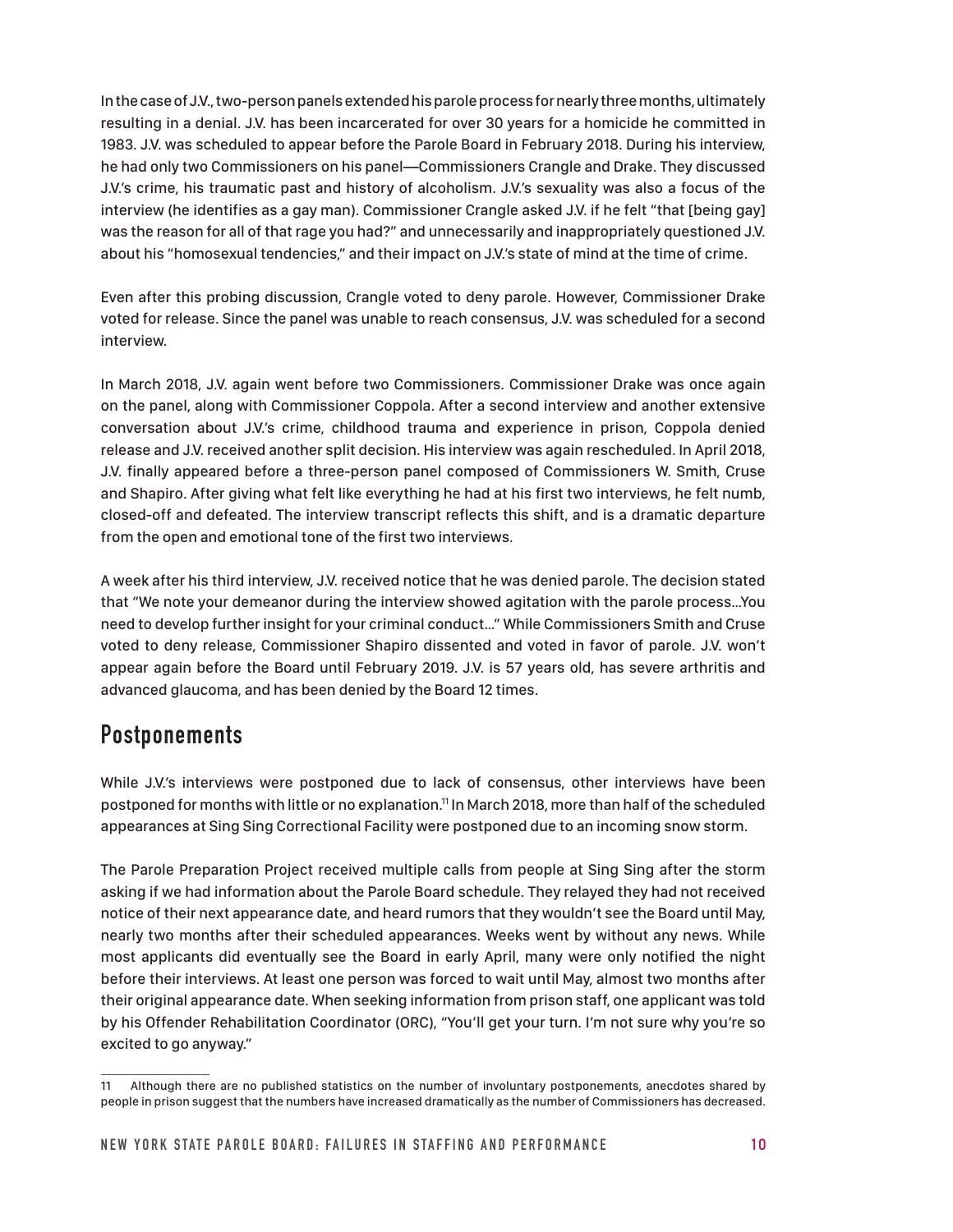Around the same time, applicant D.M.'s interview was also postponed. D.M. has been incarcerated since 1994 and is currently at Taconic Correctional Facility serving a 25-life sentence. She was scheduled to appear before the Board in March 2018. In a letter dated March 18, 2018, she shares her story. At 4:30am on March 6th, a day before the same snowstorm, D.M. was awakened and told to get on line for buses to Bedford Hills, where that month's interviews would be held.12 She arrived at Bedford at 10:00am, two hours after the interviews were scheduled to begin. Shortly after, D.M. was told the Commissioners were taking a lunch break. Around noon, the Senior Offender Rehabilitation Coordinator (SORC) announced that anyone remaining would not see the Board until next month. D.M. received a notice in the mail two weeks later that stated "Reasons for Denial: Postpone one month due to inclement weather." As D.M. recalls in a recent letter, "Nice sunny day on 3.6.18—a day I've been waiting for 24 years."

L.B., another parole-eligible applicant serving a life sentence, was denied release at his Limited Credit Time Allowance (LCTA) interview in September 2017. He appealed that decision. Then, in early February 2018, his regularly scheduled first appearance was postponed without explanation. In the interim, he was granted a de novo interview on the basis of a successful appeal. At the de novo, a two-person panel could not reach consensus and the interview was again postponed. By early March, L.B. was owed two appearances—his initial appearance and then the second interview following the split decision from the de novo. Although he eventually had another interview, it wasn't until April 16, 2018 that L.B., who was 17 when he was arrested, received a decision that he was going home after 27 years in prison.

Most recently, M.S., a parole applicant serving a life sentence at Otisville, had a similar postponement. In March 2018, M.S. won an administrative appeal from a September 2017 parole denial because the Board failed to adequately explain why they deviated from his low COMPAS score. In late May 2018, the new interview was scheduled and then postponed, and as of the writing of this report, a new date has yet to be set. M.S. has been told he will see the Board again sometime this summer, more than 10 months after the Board's own Commissioners determined that his original interview in September was unlawful.

Failing to provide incarcerated people with definitive dates for their appearances, postponing those dates without promptly following up with revised information, and subjecting them to multiple interviews within a matter of weeks is inhumane. Parole appearances are inherently difficult people are asked to talk about what is likely the most painful and traumatic day of their lives. Many people also share their experiences of childhood trauma, addiction, abuse, and other deeply personal stories. Narrating these experiences again and again before several panels of different strangers in a genuine and heartfelt way is an impossible task. The Board is setting people up to fail and creating conditions that justify denying release.

Cycles of postponements and split panels also generate resentment, hopelessness, and a distrust in the process. They send a message to incarcerated people that their freedom does not matter and that their liberty is bound up in inscrutable administrative decisions that are shrouded in secrecy.

<sup>12</sup> Note that Bedford Hills and Taconic Correctional Facilities are located on the same street, only a few feet from each other.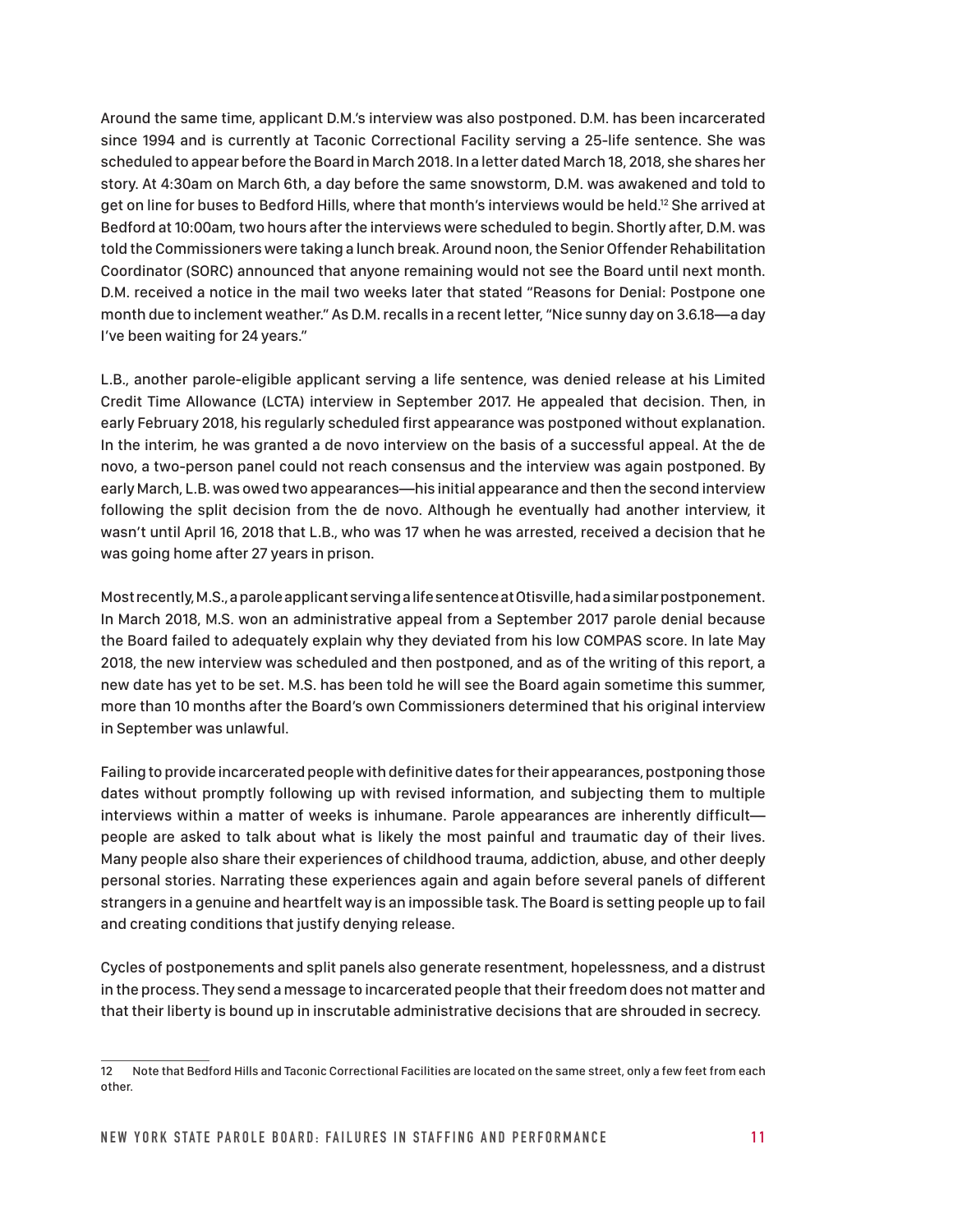## **D i s m i s s i n g Commissioners FOR Cause**

According to Executive Law §259-b(6), the Governor has the power to remove any member of the Parole Board for cause. We submit that Governor Cuomo should remove Commissioners Smith and Coppola immediately. Not only have they repeatedly violated the law and the regulations they are bound by, but they have engaged in racist, discriminatory, and inhumane conduct that has had long-lasting and even fatal consequences for people in prison and their loved ones. The following sections contain excerpts from parole interviews and other public records that exemplify and shed light on their abhorrent behavior.

## **DISMISSING Commissioner W. William Smith**

**If new Commissioners are under the tutelage of W. William Smith, then I'm afraid they might become contaminated. Like a fish that only sees the bait, if the six new appointees are teamed-up and trained by poison commissioners, they too will be hooked. I am baffled [by his] reappointment! Six more [years] will give him a total of 27 [years] [as] a Commissioner!** 

**"**

–K.B. / 66 YEARS OLD / 36 YEARS IN PRISON / 10 PAROLE DENIALS

Commissioner W. William Smith is the longest serving Commissioner on the New York State Parole Board. Appointed by Governor George Pataki in 1996, and re-appointed by Governor Andrew Cuomo in 2017, Smith's practices have long reflected a Pataki administration whose self-proclaimed goal was to "[make] sure…that people convicted of violent crimes serve the longest possible sentences."13

While changes to the Parole Board's Commissioners and regulations have resulted in modernized parole practices and decisions that are based more on a person's rehabilitation and current risk to public safety, Smith's re-appointment prevents the Board from moving past its legacy of a "tough on crime" approach.

Smith repeatedly denies parole to people convicted of violent crimes despite their demonstrated rehabilitation and low risk to public safety, and has yet to be held accountable for his illegal, unprofessional, and racially biased conduct. Such conduct was clear to many of the New York State Senators tasked with confirming Smith's reappointment in late June 2017. Senators on the Crime Victims, Crime and Correction Committee (CVCC) expressed public outrage in opposition to Smith's

<sup>13</sup> Nazgol Ghandnoosh, "Delaying a Second Chance: The Declining Prospects for Parole on Life Sentences," The Sentencing Project. 31 January 2017, https://www.sentencingproject.org/publications/delaying-second-chancedeclining-prospects-parole-life-sentences/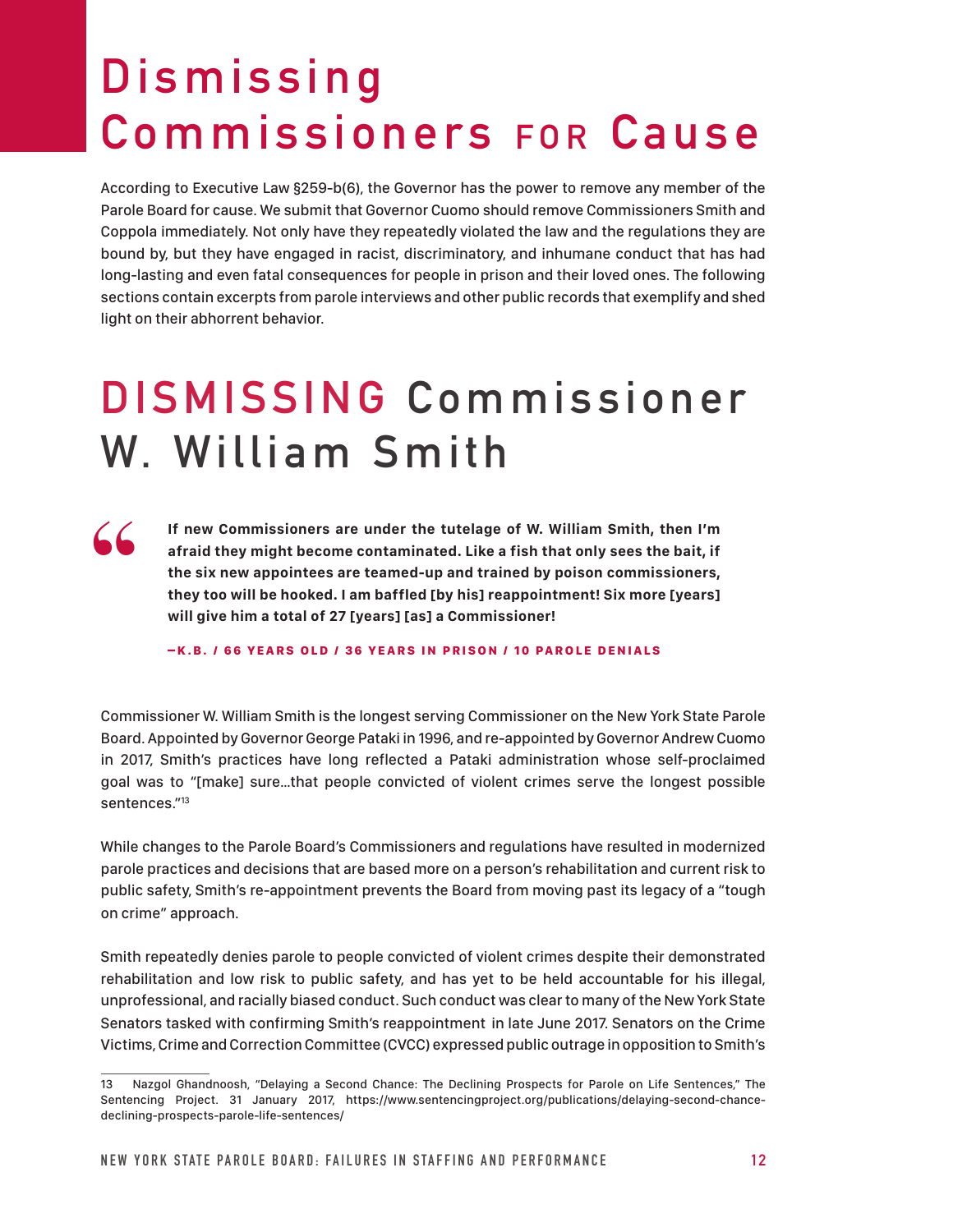reappointment and a total of 21 Senators voted against his nomination on the Senate floor, citing, among other things, his illegal participation in the parole denial of John MacKenzie.14

Smith also contributes tens of thousands of dollars in the political campaigns of Senator and Chair of the Senate CVCC Patrick Gallivan, and Senator Michael Ranzenhofer.15 Each Senator supported Smith in the contentious reappointment process. Smith's deep political ties suggest that his service is based not on merit and performance, but rather on mere nepotism and political favors.

The following accounts are taken directly from parole interview transcripts, recent correspondence with currently incarcerated people who appeared in front of Commissioner Smith, and other publicly available sources. All of the information makes plain that Governor Cuomo should immediately dismiss Commissioner Smith from the Parole Board before his term expires in June 2023.

## **Commissioner Smith: Unprofessional, Condescending, and Humiliating Conduct**



**I recall William Smith as [my] lead interviewer. He began the interview with the impression through tone of voice and facial expressions, that regardless to my eligibility, the interview was a waste of time."**

-T.D. / 41 YEARS OLD / 18 YEARS IN PRISON / 4 PAROLE DENIALS LETTER RECEIVED APRIL 2018

The following anecdote, taken from a November 2010 parole interview, is common for Mr. Smith:

**SMITH:** The person that cut you [in prison] was a snitch?

#### **PAROLE APPLICANT:** Yes.

**SMITH:** And was he a snitch?

**PAROLE APPLICANT:** Sir, with all due respect, that was in the past.

**SMITH:** Due respect to who? My question is, was he a snitch?

**PAROLE APPLICANT:** That's something that happened in the past…I made a bad decision in regards to people being snitches and not being snitches…

**SMITH:** Quit dancing around. I'm asking you a question, and you do a lot of dancing around when you try to answer a question that's direct, you did that before and you're doing it now. You're the one that said you had gone around telling other inmates that this person was a snitch.

<sup>14</sup> New York State Senate Session, June 19, 2017, https://www.nysenate.gov/calendar/sessions/june-19-2017/ session-6-19-17.

<sup>15</sup> New York State Board of Elections Campaign Finance Disclosure Database, www.elections.ny.gov.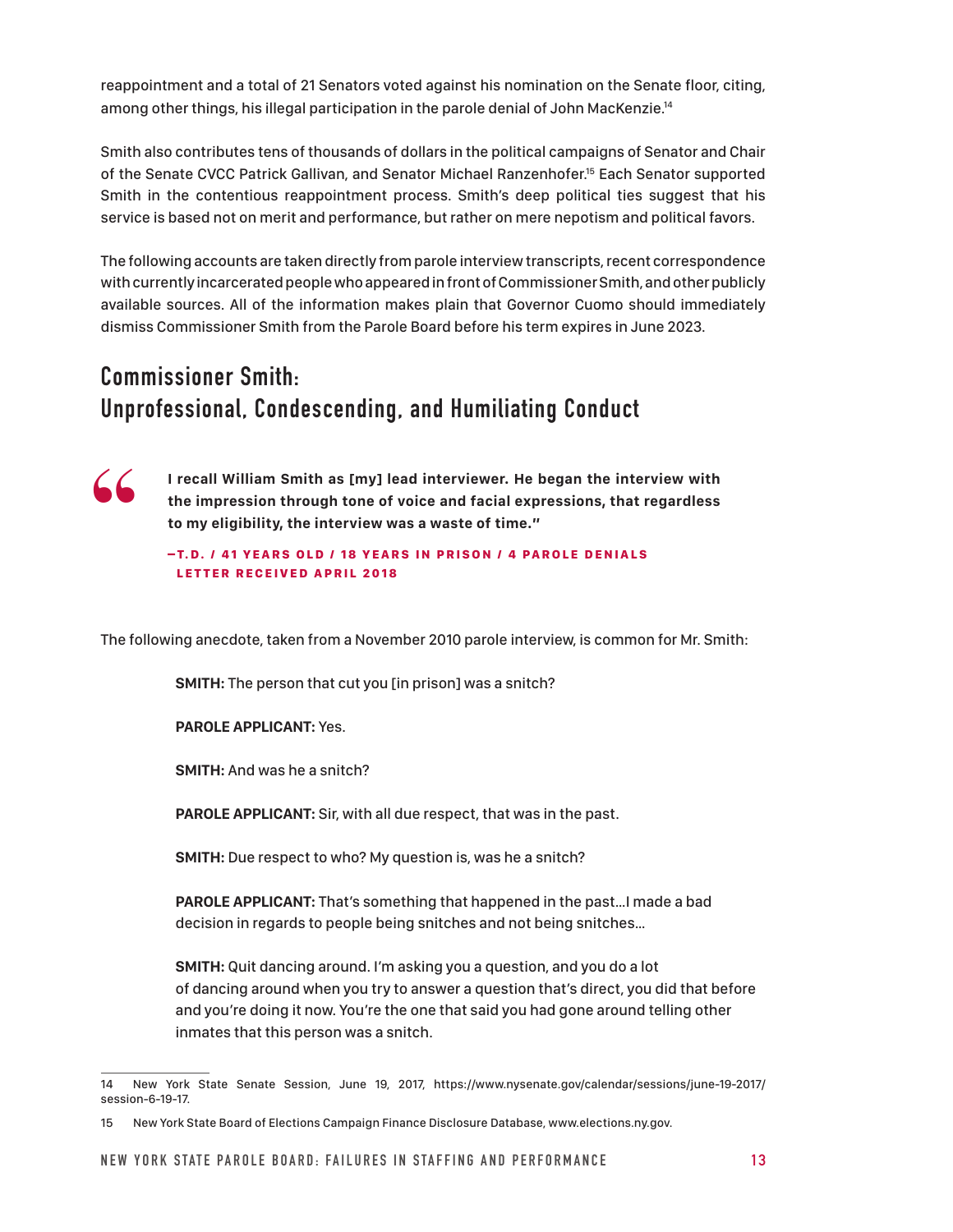**PAROLE APPLICANT:** Right.

**SMITH:** And I'm asking you a simple question, was he a snitch?

**PAROLE APPLICANT:** I'm not going to say he was a snitch because that's something that – I regret, that's a moment that I'm trying to erase from my life.

This applicant was first incarcerated for a violent crime at 16 years old, after a childhood of serious physical and emotional abuse by his father. Furthermore, the tragic incident that Smith and the applicant are referring to—an in-prison homicide in which the applicant killed another incarcerated person in self-defense—happened nearly a decade and a half before this parole hearing, when the applicant was in his early twenties.

Berating applicants into verbal submission is not only unprofessional and condescending, but an ineffective practice. It undermines the Board's ability to assess an individual's readiness for release and current risk to public safety. The dialogue ends:

**SMITH:** Was he indeed a snitch?

**PAROLE APPLICANT:** Sir, with all due respect, me calling somebody a snitch in the past has ended up causing somebody's death.

**SMITH:** Okay. You had a long pause, you're stumbling over your answer…I've heard all I need to hear.

Another parole hearing transcript from August 2015 documents more of Smith's humiliating conduct:

**SMITH:** How did you choose the place you had burglarized in the instant offense?

**PAROLE APPLICANT:** It was random.

**SMITH:** It's not a home of a drug dealer that you told us about before?

#### **PAROLE APPLICANT:** It was.

Smith: Come on. When you shrug your shoulder the verbal message I got was, 'oh, I just got caught telling a different story.' Now you tell me what actually I should take from your mannerism?

**PAROLE APPLICANT:** When we went there it used to be a drug dealer's.

**SMITH:** So stop right there. Why did you just tell me it was random? Why did you tell me that?

**PAROLE APPLICANT:** Because every time I try telling the truth of what really happened, it's like nobody wants to understand it.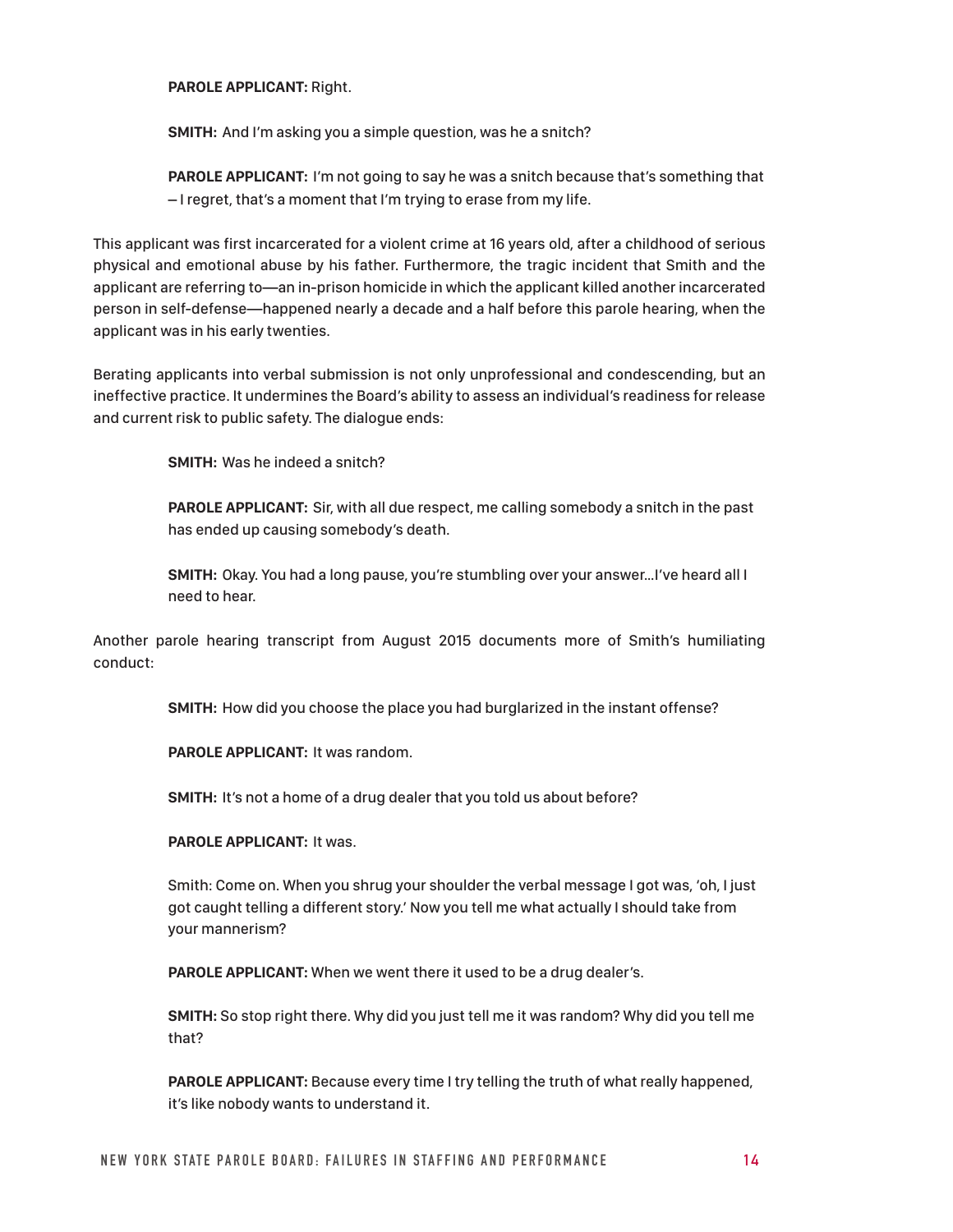**SMITH:** Do you know who Pinocchio is?

**PAROLE APPLICANT:** Yes.

**SMITH:** Well, it doesn't help to have differing accounts.

Instead of trying to better understand the exchange, Smith insults him and compares him to a cartoon character. Smith is similarly aggressive in another interview from May 2016 over video conference:

> **PAROLE APPLICANT:** I don't mean to be belligerent or argumentative with you, but I can't change the pain and grief and suffering that family's caused, I can't change what I did 40 years ago.

> **SMITH:** First of all, I haven't made my decision. Number one, first of all, it's a combined decision. I am asking questions, which is fine; if you don't want to answer, that's fine. This is what's called a New York State Board of Parole Commissioners Worksheet (Indicating). It says "Conditions of Release, Reasons for Denial."...Tell me what's written on that sheet, sir.

**PAROLE APPLICANT:** I understand.

**SMITH:** Tell me, I am wondering. Since you've said I've made a decision, I would like to know what's on the bottom of the sheet. Can you see what's written below those notes that I have? What's written there, sir? Sir?

**PAROLE APPLICANT:** I can't see, sir.

**SMITH:** We will have staff hand it to you and you can tell me what I have written in my decision. Is there anything written below there?

**PAROLE APPLICANT:** No, sir.

**SMITH:** No.

## **Commissioner Smith: Emphasis on the Nature of the Original Offense**

Smith frequently and unilaterally denies parole to individuals who have exceptional disciplinary records and extensive accomplishments in prison. One person convicted of murder at age 20, was recently denied by Commissioner Smith, despite receiving two college degrees, including a master's degree, and maintaining a near-perfect prison record. He had only one disciplinary ticket in 30 years when he appeared in front of Commissioner Smith. Commissioner Smith's written decision states: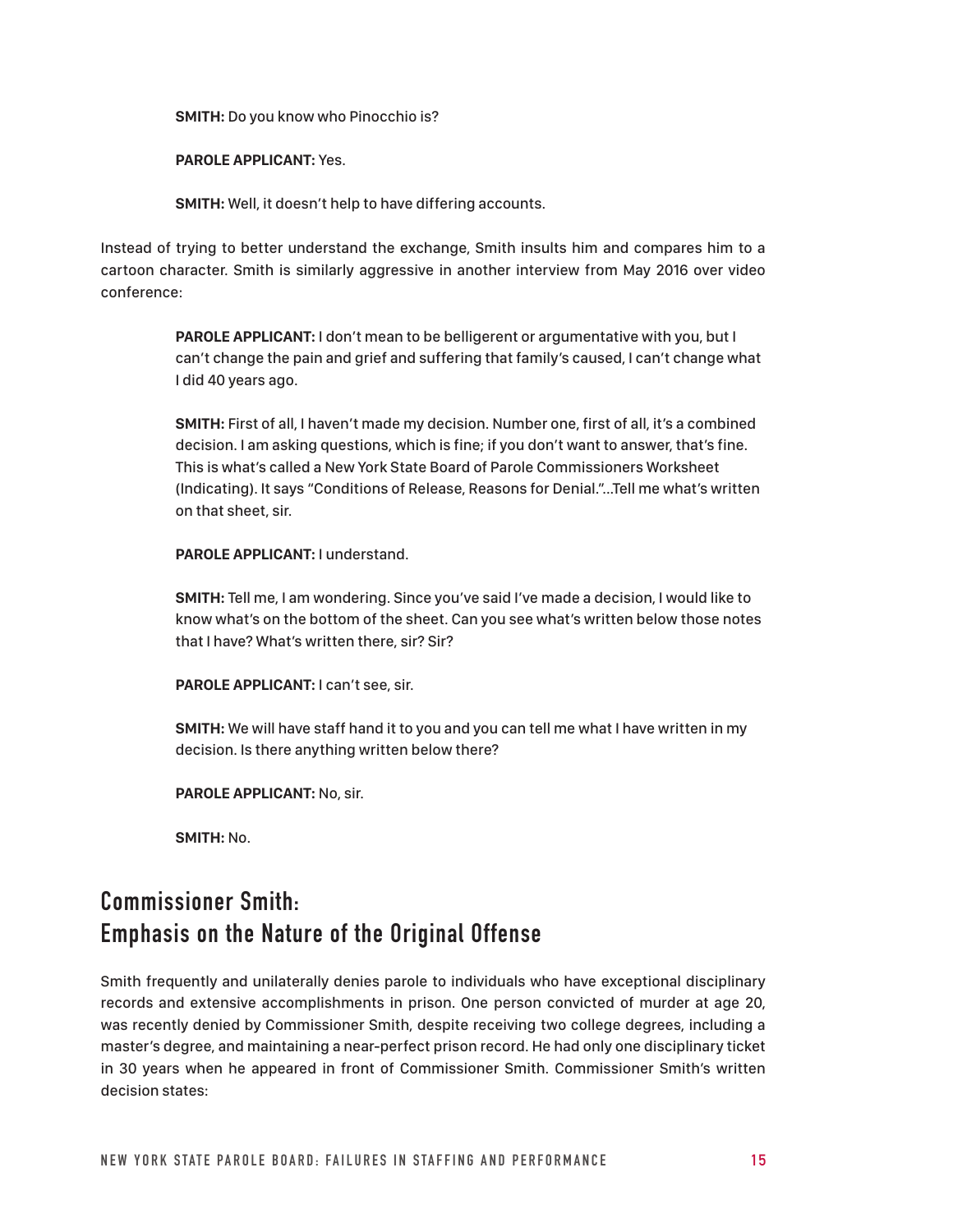**[The applicant's] incredible prison record of good conduct, program achievements and other accomplishments….[and] many letters of support from family, staff support grounds and the community [are noted].**

However, the exclusive reason given for the person's denial was his crime of conviction and read, "[t]he magnitude of th[e] violent act….makes release at this time unwarranted." Not only does such a decision clearly state that personal transformation is irrelevant to Smith, but its foundation is unlawful.

In a similar instance, D.P., a 15 year-old juvenile offender, was denied parole nine times and has spent nearly 40 years in prison. D.P. had no previous criminal charges or convictions and only acquired one disciplinary ticket in all his years inside. At the time of his July 2008 interview with Smith, he was only a few credits away from completing a Bachelor's degree, had been happily married for two decades, and kept strong ties with his parents and children. Smith based the decision entirely on "the violent and deviant nature of [the] instant offenses" and merely copied the statutory language: "release would so deprecate the seriousness of [the] offense, as to undermine respect for the law." Again, this practice places no value on rehabilitation and is unlawful.

Neither his new colleagues nor the Board's recently revised regulations have forced Smith to shift his focus from the nature of the crime to a person's rehabilitative efforts and current risk to public safety. Just months after Smith's 2017 re-appointment, in August 2017, he interviewed a 50 yearold applicant who had been in prison more than 20 years on a second degree murder conviction. The applicant's record and conduct in prison presented clear evidence of her rehabilitation, which included earning a Bachelor's Degree and working with new mothers and children in the prison's parenting program. She maintained an exemplary disciplinary record and had a low COMPAS score.

Smith, once again, quoted from the statute and concluded that "release would so deprecate the seriousness of [the] offense as to undermine respect for the law." While simply considering the "required statutory factors, including risk to the community, rehabilitation efforts, and needs for successful community reintegration," Smith exclusively listed the nature of the crime and the person's "[failure] to go immediately to the authorities for help" as his reason for denial. To Smith, it was irrelevant that she turned herself in the day after participating in the crime.

As the Governor and legislature continue to onboard new Commissioners and fill the Board to capacity, the Board's culture and practice will never truly evolve to advance safety and justice if Commissioner Smith remains. His continued emphasis on the nature of the crime in the face of clear and demonstrated rehabilitation and low risk to public safety keeps a punitive era of parole alive and as devastating as ever.

### **Commissioner Smith: Outbursts on the Record**

In addition to the concrete evidence documented in transcripts and parole decisions, there is also less tangible material, such as body language, tone, and attitude that show Commissioner Smith's disdain for people in prison and his unwillingness to consider anything other than the nature of a person's crime.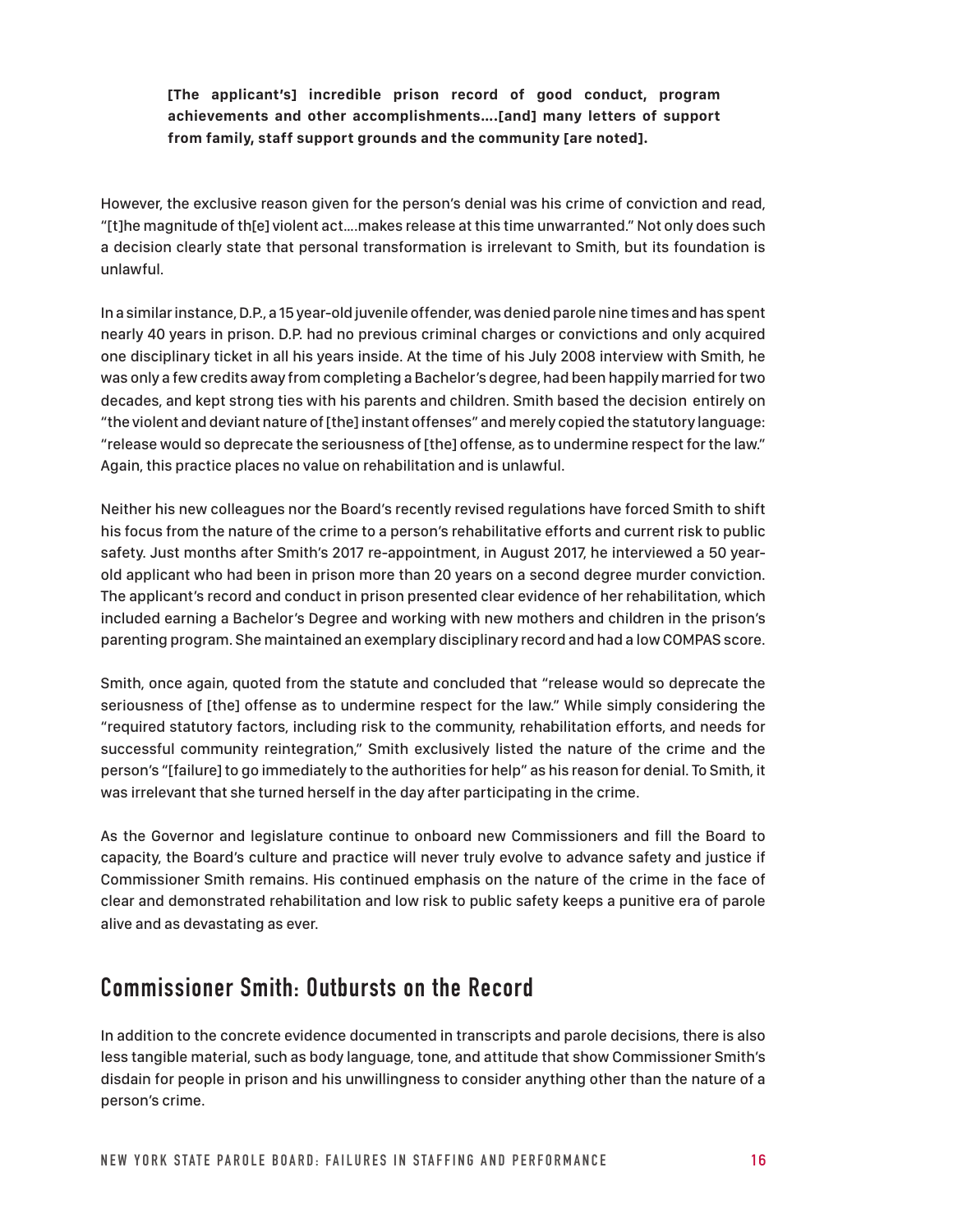People in prison who have appeared before Commissioner Smith reported as recently as April 2018 that he has had outbursts during their parole interviews. We have heard stories of him slamming his hands down on the table, shuffling through a parole packet "like a deck of cards," shrugging sarcastically, groaning when applicants are speaking, making hand gestures that imply "hurry up," making cryptic eye contact with other Commissioners, leaning back in his chair with his hands behind his head as if relaxing, belching loudly, and other dismissive and provocative conduct. Others have reported that Commissioner Smith has abruptly turned off the video conferencing system in the middle of an interview without warning, only to come back and act as though nothing had happened. Three people have claimed that parts of their interview, especially moments where Commissioner Smith was inappropriate or unprofessional, were mysteriously absent from the final transcript.

While such behavior is difficult to capture in the written record, anecdotal evidence suggests that Commissioner Smith's unseemly and unacceptable conduct is widespread.

### **Commissioner Smith: Political Ties**

**With his political clout I believe any demands made to remove [W. William Smith], prior to the completion of his term, will fall on deaf ears. That doesn't negate the fact that we need to continue fighting until he is dismissed." "**

#### – K.B. / 66 YEARS OLD / 36 YEARS IN PRISON / 10 PAROLE DENIALS LETTER RECEIVED JULY 2017

Smith is the only remaining Pataki-era appointee on the Parole Board and his continued employment can be explained by his deep political ties and repeated campaign contributions to powerful legislators. According to public records, since 2000, Smith donated more than \$20,000 to local, state, and national political campaigns.

To this day, Smith gives generously to the very State Senators with the authority to re-appoint him. Since 2010, Smith has donated \$16,997 to Senator Patrick Gallivan's election camapigns.16 Senator Gallivan was Smith's former colleague on the Parole Board and, as the current Chair of the Crime Victims, Crime, and Correction Committee in the Senate, has the most power outside of the Governor in the appointment and reappointment process of parole Commissioners. Between 2017 and 2018 alone, Smith has donated \$1,500 to Senator Gallivan.17

While Commissioner Smith's financial contributions secure him a seat on the Board, Senator Gallivan also has clear expectations of Board appointees. In recent years, Senator Gallivan has publicly and adamantly opposed the parole release of Judith Clark, Herman Bell, and others who were involved in crimes in which police officers were killed. He is explicit in his demands: anyone involved in a police-related homicide should die in prison, regardless of their accomplishments and

<sup>16</sup> New York State Board of Elections Campaign Finance Disclosure Database, www.elections.ny.gov.

<sup>17</sup> New York State Board of Elections Campaign Finance Disclosure Database.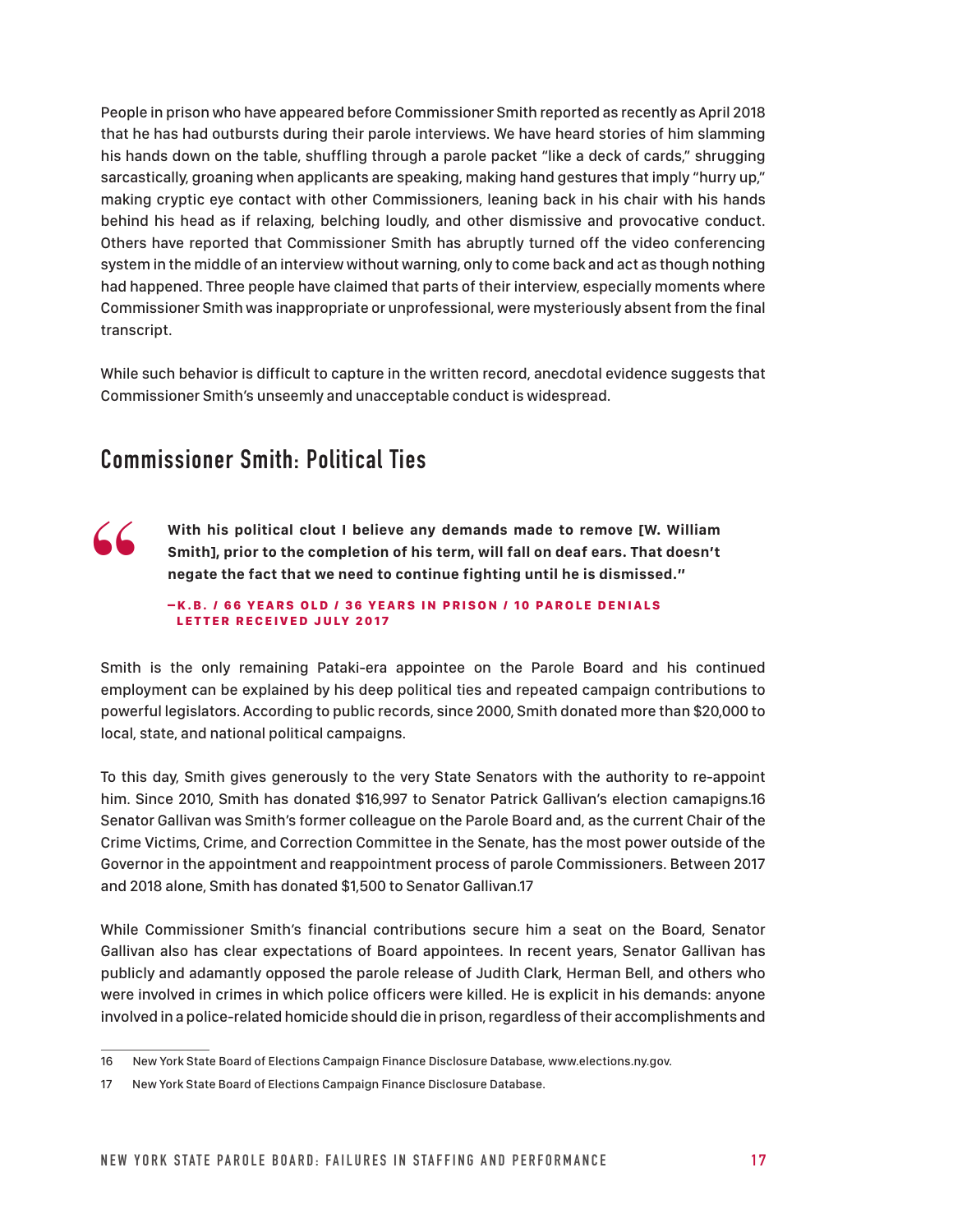personal transformation. Of the Board's recent decision to release 70-year-old Herman Bell who spent 45 years in prisons for killing a police officer in 1971, Senator Gallivan said, "Such decisions are indefensible and an affront to law-abiding citizens."<sup>18</sup> A blanket and de facto policy of denying release based solely on the nature of a person's crime is not only counter to the purpose of parole, but is wholly unlawful.

In March 2017, Senator Gallivan also held a series of press conferences urging Parole Board members to deny Judith Clark parole.<sup>19</sup> He went so far as to advertise the opposition campaign on his official Senate homepage, linking to a petition and a site where users could submit form letters to the Board.<sup>20</sup>

Accepting campaign contributions in exchange for political appointments, and then attempting to influence the decisions of those appointees who serve on an independent administrative agency is the definition of corruption.

Additionally, Commissioner Smith donated \$2,295 to Senator Michael Ranzenhofer, who adamantly defended Smith on the Senate floor in June 2017 when he faced public opposition during the vote and debate over his reappointment.<sup>21</sup> In the less than one year since Smith's last re-appointment, he has already contributed \$750 to Ranzenhofer.<sup>22</sup>

Smith's continued campaign contributions to the very people who re-appoint him and defend his history of atrocious conduct undermine the legitimacy of parole. The Governor and legislature should value the lives of incarcerated New Yorkers and their families more than they do Smith's financial contributions.

### **Commissioner Smith: Racial and Geographic Bias**

Whereas most of the Parole Board's newest Commissioners better reflect the racial and geographic makeup of people in prison and the communities they come from, Commissioner Smith embodies an old era of a Board dominated by white men from rural and suburban New York. In some instances, the racism and white supremacist values held by Commissioners is plainly evident in parole transcripts or decisions. However, racism often takes insidious forms, whether through subtle cues, body language, tone, or implicit micro-aggressions. People in prison have accused Commissioner Smith for decades of bigoted and supremacist behavior, which while obscured by the written record, is evident when reviewing the Parole Board's release rates by race.

<sup>18</sup> Patrick Gallivan, Senate Passes Bills to Fix NY's Broken Parole System, 4 May 2018, www.nysenate.gov/newsroom/ press-releases/patrick-m-gallivan/senate-passes-bills-fix-nys-broken-parole-system.

<sup>19</sup> Patrick Gallivan, Senator Gallivan Presents Petition Calling on NYS Board of Parole to Deny Release of Judith Clark, 29 March 2018, https://www.nysenate.gov/newsroom/press-releases/patrick-m-gallivan/senator-gallivan-presentspetition-calling-nys-board

<sup>20</sup> In June 2018, the first link on Senator Gallivan's homepage reads "No Parole for Anthony Bottom." Anthony Bottom, known as Jalil Muntaqim, has served over 45 years on a 25 to life sentence for killing a police officer in 1971. He was 19 years old at the time of the crime. https://www.nysenate.gov/senators/patrick-m-gallivan

<sup>21</sup> New York State Board of Elections Campaign Finance Disclosure Database.

<sup>22</sup> New York State Board of Elections Campaign Finance Disclosure Database.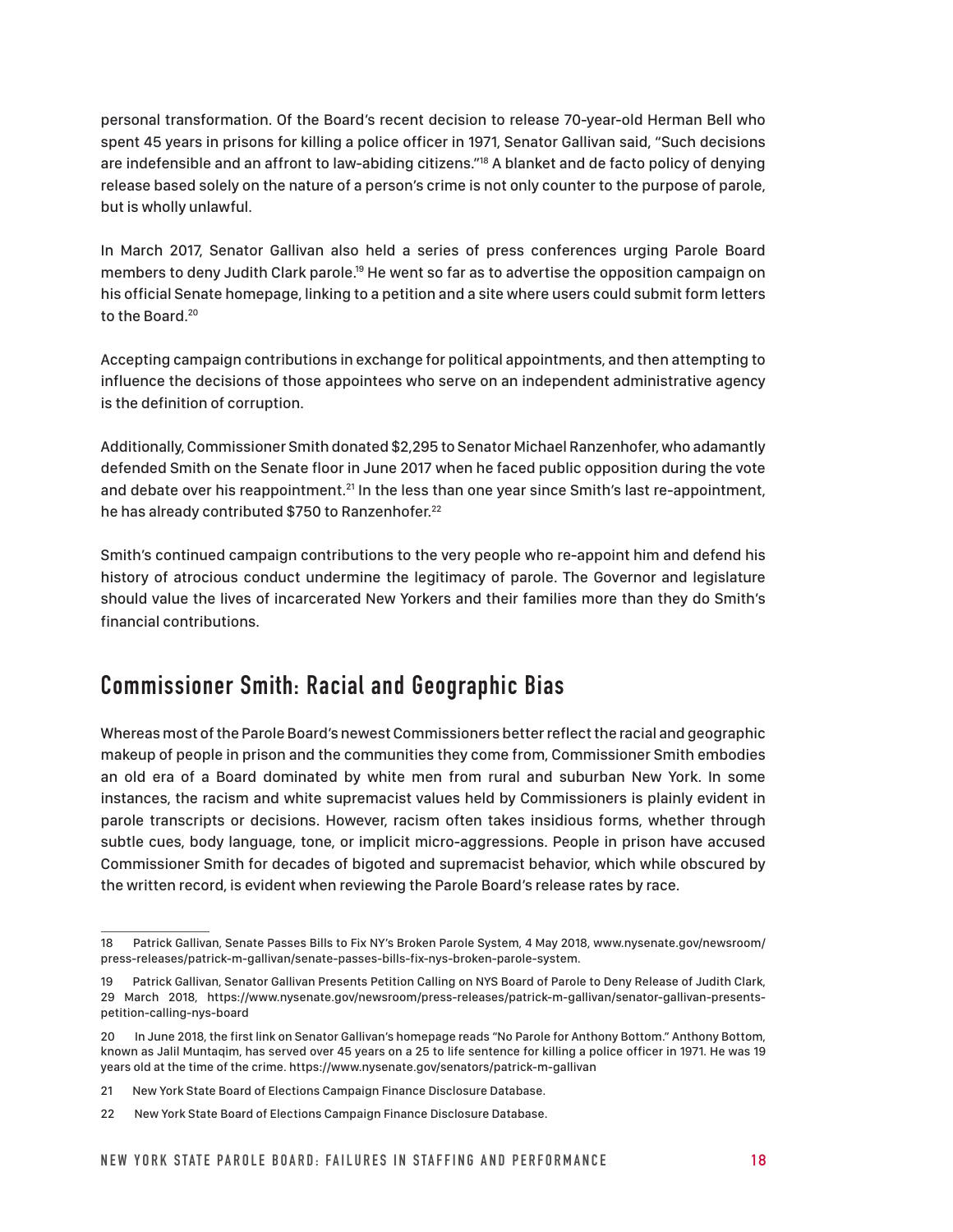In December 2016, the New York Times found that Commissioner Smith and his former colleagues on the Board released white people at a rate of 25 percent and Black people at a rate of only 15 percent.23 Although Governor Cuomo ordered an investigation of racial bias in the New York State prison system, no public records have disclosed the results of that investigation or even indicate that it ever took place. Additionally, a recent analysis of the Parole Board's release rates by the authors of this report indicate that the Board's racism persists. While the Board's overall release rates have increased, so too has their racial bias.

An analysis that compares release rates in September through January of 2017 to the same period in 2018 after the newly appointed Commissioners were active and the new regulations were enacted, shows significant increases to the Board's overall release rates. It also demonstrates an increase in racial disparity. Whereas the Board released 27% of all white parole applicants and 22% of all Black applicants in the aforementioned 2016-2017 time period, they released 43% of white applicants and 35% of Black applicants during the 2017-2018 period.<sup>24</sup> While release rates by Commissioner are not available, Smith's continued presence on the Board can be assumed to contribute to the persistence of racial bias in release rates.

In one case highlighted by the Times, Smith interviewed Matthew Conley, a 27-year-old white college graduate from Eagle Bay, in the Adirondacks. As the Times reported, "Smith spent time reminiscing with Mr. Conley about summers spent white-water rafting in the Adirondacks."

Mr. Conley was released. In the hundreds of transcripts included in our own qualitative review, the large majority of which came from parole applicants of color from New York City, Smith at no point reminisced about any summertime pleasures or otherwise empathized with the experiences of applicants of color.

### **Commissioner Smith: Illegal Conduct and a Needless Death Behind Bars**

**"**

**The only reason ever given to my father [for denial] was the nature of his crime. So [Commissioner Smith] doesn't believe in rehabilitation. Or [he didn't] believe in it in [my father's] case."**

#### –DANIELLE FERRANTE, DAUGHTER OF JOHN MACKENZIE

Smith's unjust conduct is exemplified in his repeated parole denials of John MacKenzie. At age 29, Mr. MacKenzie was convicted of murdering a police officer. After entering the state prison system in 1976 with a sentence of 25-years to life, he engaged in a truly exceptional process of selftransformation. By the time he appeared in front of Smith in 2006 for his fourth parole appearance,

<sup>23</sup> Michael Winerip, et al., "For Black Facing Parole in New York State, Signs of a Broken System."

<sup>24</sup> Michael Winerip, et al., "For Black Facing Parole in New York State, Signs of a Broken System."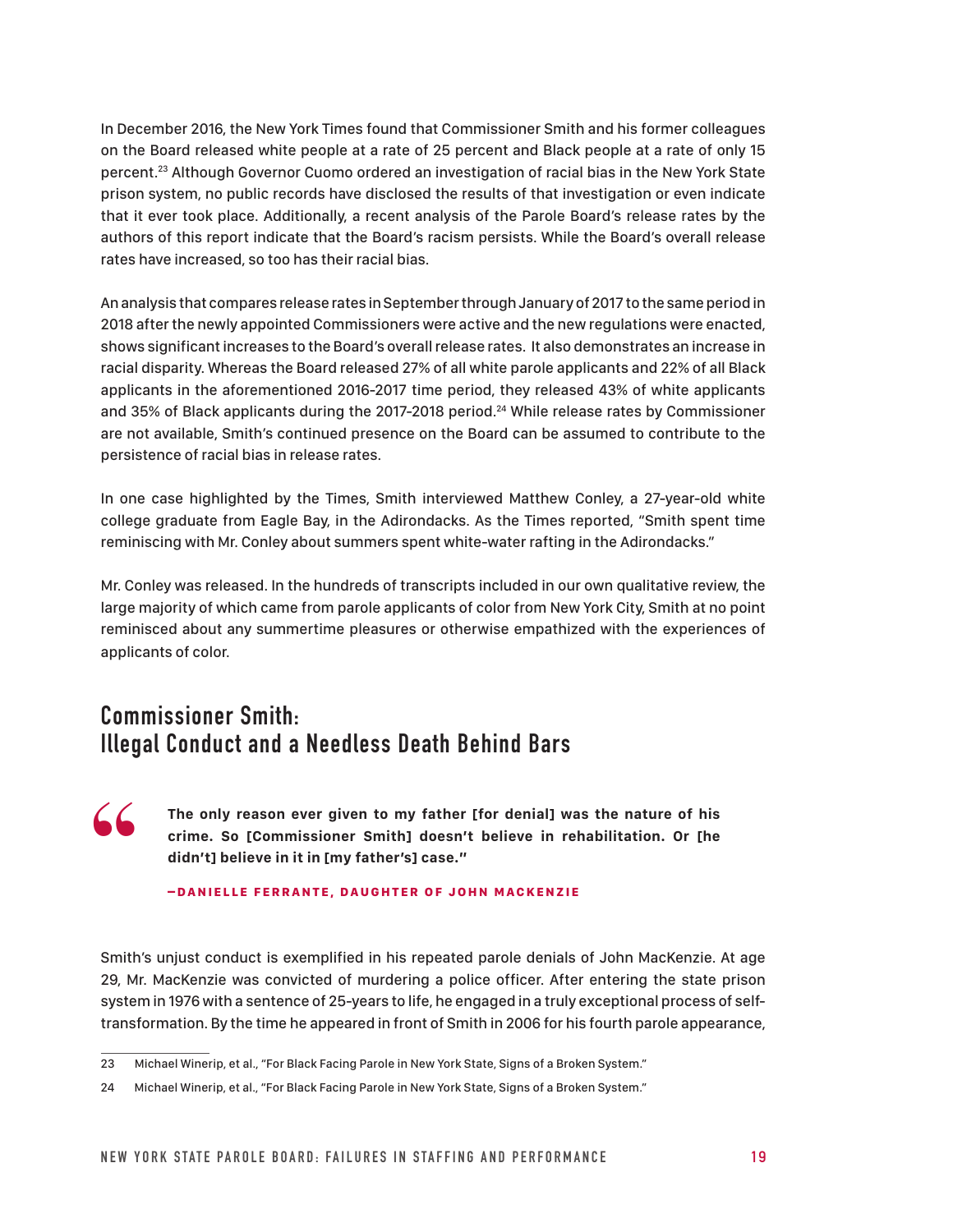Mr. MacKenzie was 60 years old, and had already spent 30 years in prison. He had earned three college degrees, and participated in, created, and facilitated a myriad of in-prison programs.<sup>25</sup> When interviewing Mr. MacKenzie in 2006, Smith noted this impressive prison record:

> **SMITH:** Now you maintain a good disciplinary record. You haven't had any misbehavior reports in over 26 years. You should be commended for that. That takes some effort. We'll consider that as well.

As he often does, Smith assured Mr. MacKenzie during the interview that the Board "look[s] at all factors, not just including the instant offense." He later added, as the hearing was ending, "[There are] lots of factors. We'll give you a fair shake." The "fair shake" was as follows:

**"This panel concluded that your release to supervision at this time would deprecate the serious nature of your instant offense and undermine respect for the law… [O]f significant concern is the extreme violence you display during your instance offense…Your pattern of theft related crime over a number of years has not deterred you despite a prior youthful offender adjudication and additional misdemeanor convictions…This panel concludes your release would represent a serious risk to public safety and therefore is inappropriate at this time…While your positive education and therapeutic programs as well as positive behavior are noted, your brutal and senseless shooting of a police officer indicates little regard for the value of life."**

Tragically for Mr. MacKenzie and his loved ones, he and Smith would meet again almost a decade later. In 2014, after nearly 40 years in prison, 35 years without a disciplinary infraction and even more programmatic accomplishments, Smith again denied Mr. MacKenzie release. This time, the denial came after a long battle in court.

In 2014, Mr. MacKenzie was denied parole at a regular re-appearance. In December 2015, the New York State Supreme Court granted him a new or "de novo" appearance, after finding that the original 2014 decision was unlawful. Commissioner Smith was the lead Commissioner in the de novo appearance, and unsurprisingly denied Mr. MacKenzie release again.

In May 2016, Honorable Judge Maria Rosa noted that Smith's 2015 denial was "virtually the same as the 2014 decision," and contained "the same infirmities…which th[e] court determined was not in conformance with the Executive Law…"26 In the decision, Commissioner Smith and his two colleagues justified the denial by exclusively citing the nature of the original offense, and wrote that Mr. MacKenzie's release "would so deprecate the serious nature of the offense as to undermine respect for the law."

In her decision, not only did Judge Rosa vacate Mr. MacKenzie's 2014 and 2015 denials, but she also

<sup>25</sup> Jesse Wegman, "False Hope and a Needless Death Behind Bars," The New York Times, 6 September 2016, https:// www.nytimes.com/2016/09/06/opinion/false-hope-and-a-needless-death-behind-bars.html.

<sup>26</sup> Jesse Wegman, "False Hope and a Needless Death Behind Bars," The New York Times, 6 September 2016, https:// www.nytimes.com/2016/09/06/opinion/false-hope-and-a-needless-death-behind-bars.html.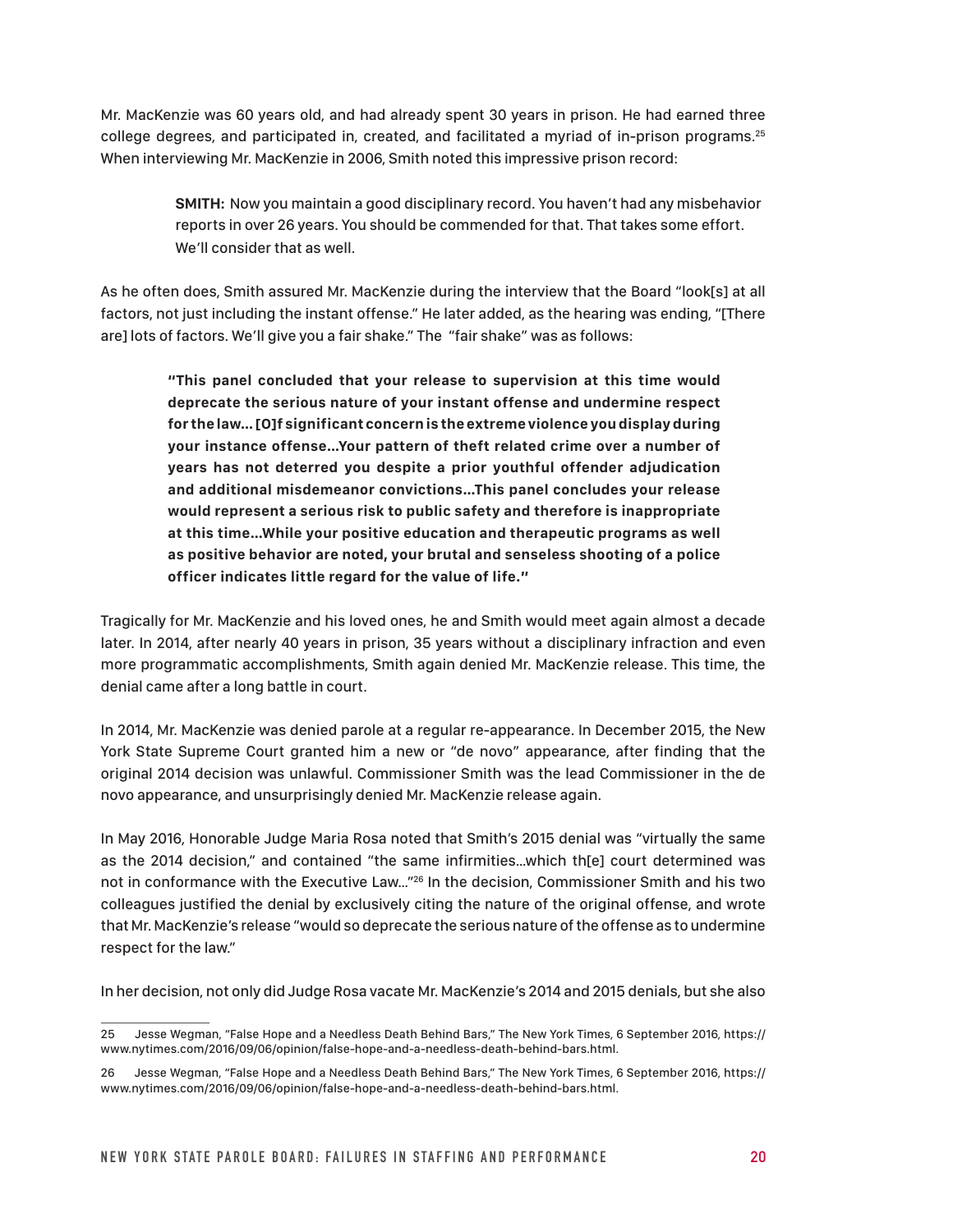held the Board in contempt of court for holding another unlawful interview. As part of the contempt order Judge Rosa mandated that "none of the members of either the 2014 or 2015 parole boards that denied parole [to Mr. MacKenzie] shall participate in the de novo hearing."

On July 26, 2016, Commissioner Smith, ignoring the Judge's instructions, was again one of three Commissioners who interviewed Mr. MacKenzie at what would be his last Board.

In the interview, Mr. MacKenzie acknowledged that Smith was ordered to not participate in the de novo hearing:

> **MR. MACKENZIE:** …[The court] said that I was supposed to get a de novo hearing in front of different panel members. I found out that you were here and I said maybe I changed his mind. Maybe he read something in my favor and it changed his mind. I didn't say anything when I came in here because I was hoping that's what happened.

**SMITH:** …In 20 years, I just kind of go wherever they send me and have never had anywhere that I've gone that I've asked to go to…We're going to give you a fair shot at it. Thank you.

In a 2-1 decision, Smith again denied release and wrote:

…This panel remains concerned about your violent conduct in the instant offense… reflecting a callous indifference to human life…You have demonstrated a willingness to place your own self-interest above those of society…

Ten days after the decision was rendered, Mr. MacKenzie, then 70 years old, was found dead after hanging himself in his cell. He is survived by his two daughters and grandchildren. In the days following Mr. MacKenzie's death, one of his daughters publicly stated, "While [my dad] took responsibility for his actions, the parole board has completely ignored theirs." Just weeks after his death, former Parole Commissioner Christina Hernandez, who dissented in the Mr. MacKenzie decision and voted in favor of release, resigned from the Parole Board.

More than a year and a half after illegally sitting on the panel that denied John parole, Smith has not faced any consequences and was instead rewarded with re-appointment to the Parole Board. Mr. MacKenzie's family's tax dollars should not pay the salary of the person whose illegal and unjust conduct led to their loved one's death.

Smith's utter disregard for the State Supreme Court's contempt order remains in and of itself grounds for his immediate removal from the Board. While some of the Parole Board's more recent changes inspire new hopefulness for people in New York State prisons, Mr. MacKenzie's case and Smith's continued presence on the Board serve as a painful reminder that Commissioners can and do act with relative impunity and are unencumbered in their ability to make life and death decisions.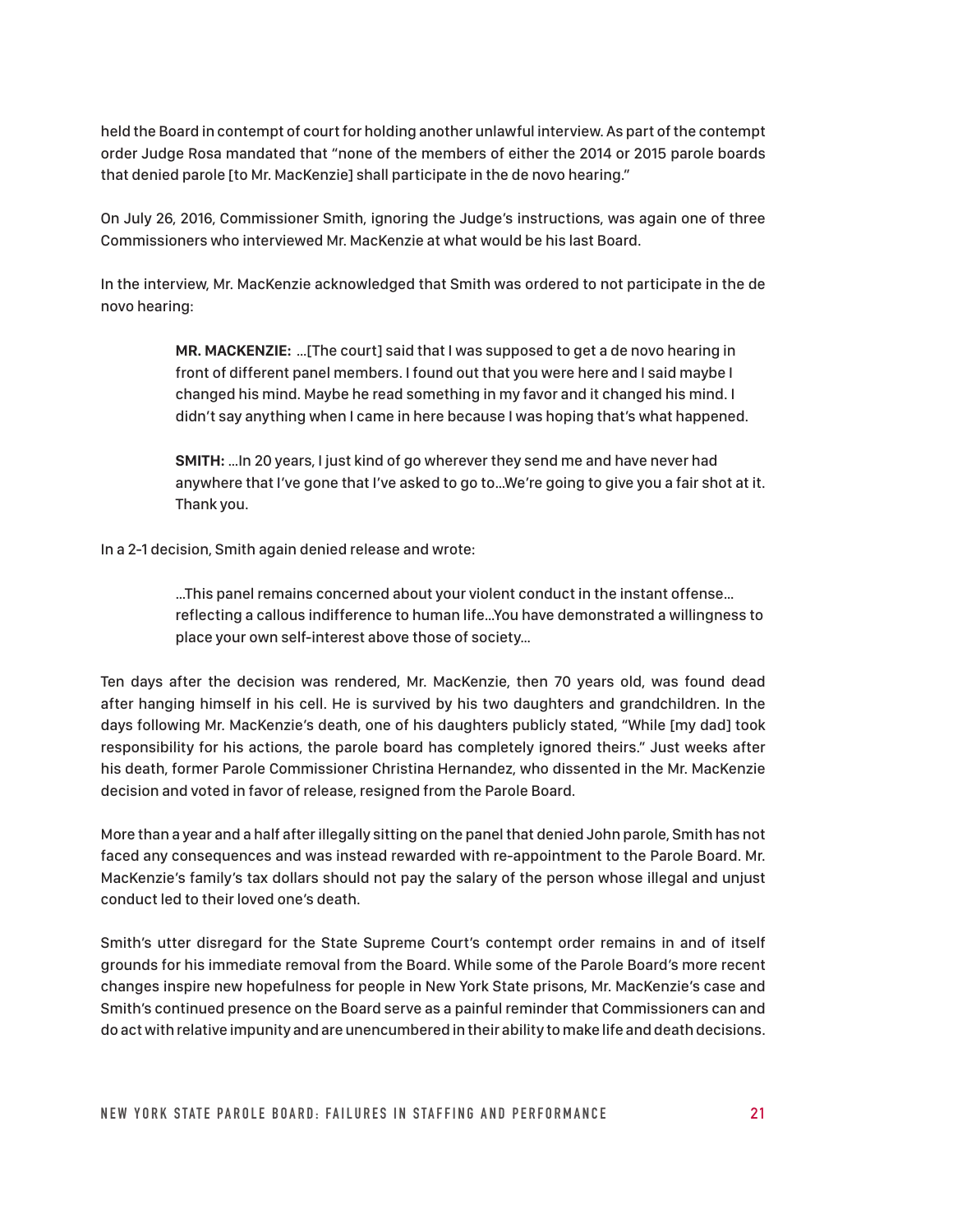### **Commissioner Smith: Political Opposition to Smith's Re-Appointment**



**If we look at Mr. Smith's record on the Parole Board, serving longer than any other commissioner, I think it is clear that, sadly and unfortunately, he does not believe in rehabilitation."**

#### **-NEW YORK STATE SENATOR, GUSTAVO RIVERA, NYS SENATE FLOOR,** JUNE 19, 2017

Commissioner Smith's conduct on the Parole Board was recently brought into public light during the June 2017 reappointment process. Whereas Smith's June 2013 reappointment received unanimous support from all 63 New York State Senators, his June 2017 reappointment faced great opposition.27 Nearly every Democrat in the Senate Committees on Crime Victims, Crime, and Correction and Finance voted against his reappointment last year. When the reappointment nomination was before the entire Senate, 21 Senators voted against Smith.

Many Senators responded publicly to Smith's unjust record of repeatedly denying parole to people like John MacKenzie. While voting against Smith's reappointment, Senator Gustavo Rivera invoked Mr. MacKenzie's name and said, "If we look at Mr. Smith's record on the Parole Board, serving longer than any other Commissioner, I think it is clear that, sadly and unfortunately, he does not believe in rehabilitation. His conduct [is] unprofessional and humiliating to individuals who have acknowledged their crime."28

Senator Rivera is correct; Smith does not believe in rehabilitation. He does not believe that all people have in them a capacity to change nor does he believe that all people, regardless of their crimes, should one day have a meaningful opportunity to return to their families and communities.

<sup>27</sup> New York State Senate Crime Victims Crime and Correction Meeting, 19 June 2013, https://www.nysenate.gov/ calendar/meetings/crime-victims-crime-and-correction/june-19-2013/crime-victims-crime-and-correction.

<sup>28</sup> New York State Senate Crime Victims Crime and Correction Meeting, 19 June 2013.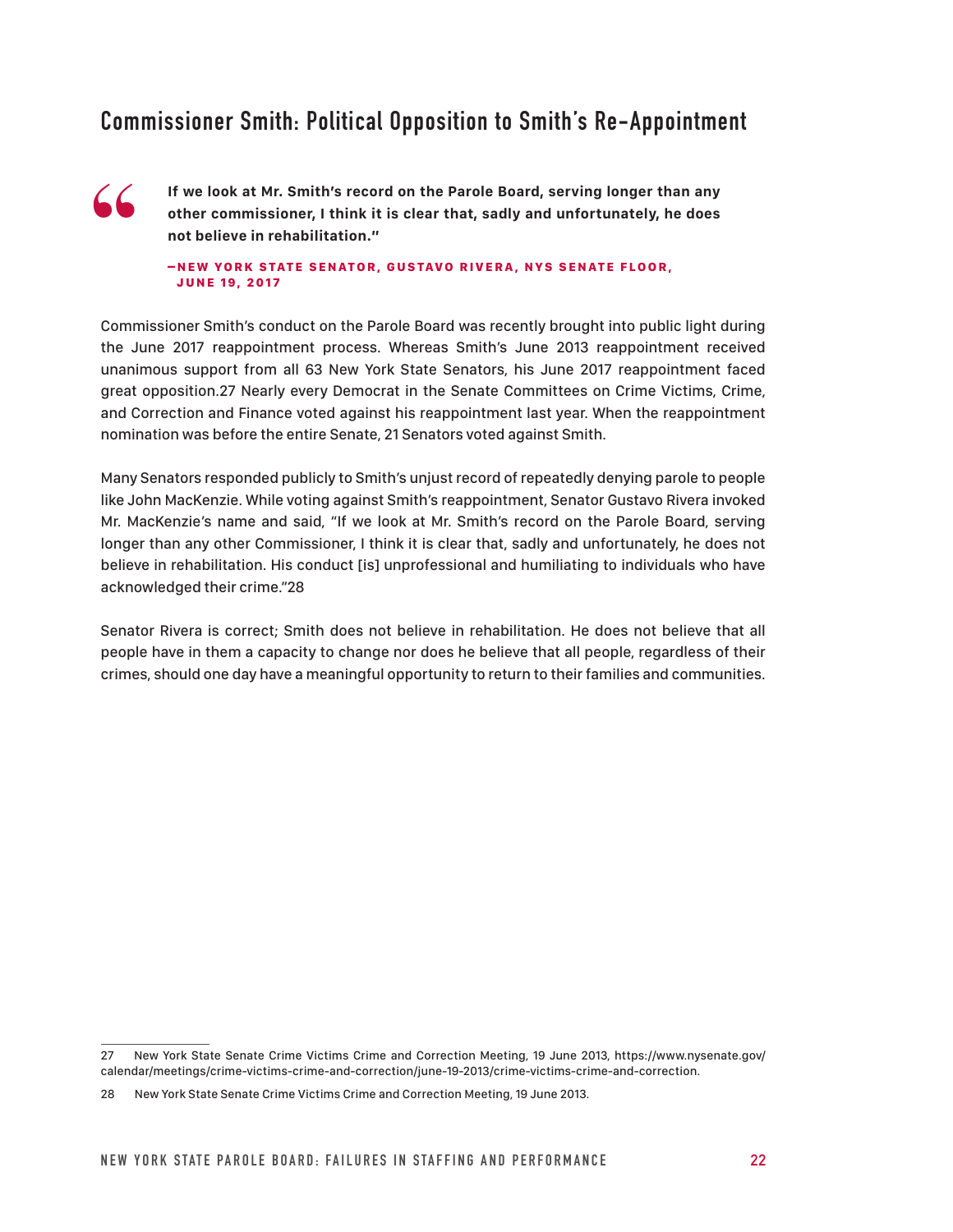## **DISMISSING Commissioner Marc Coppola**



**Commissioner Marc A. Coppola is ill fit to perform job duties and he is a waste to the system."**

 $-$  D.B. / 53 YEARS OLD / 35 YEARS IN PRISON / 5 PAROLE DENIALS LETTER RECEIVED APRIL 2018

Commissioner Marc Coppola was appointed on June 20, 2012 by Governor Andrew Cuomo and is serving his second term as a Parole Board Commissioner. He should be dismissed immediately because his behavior during parole interviews is inappropriate, unprofessional, and indicates a level of unpreparedness that cannot be explained by a lack of sufficient staffing.

Like some of his other colleagues, Coppola frequently denies people parole based on the nature of a person's crime despite their rehabilitation and current low level of risk to public safety. Coppola also renders decisions with little to no regard for peoples' old age today or youth at the time of conviction, despite statutory, regulatory, and Constitutional requirements that he do so.

Coppola's ties to politics and the elected officials tasked with confirming his appointment indicate that political favors, not fair performance, elevated him to the level of a multi-term Commissioner. Not only should Coppola's record of wrongdoing make this term his last, but it should be used as justification for Governor Cuomo to immediately dismiss him.

## **Commissioner Coppola: Unprofessional, Condescending, and Humiliating Conduct**

Coppola's unprofessional conduct ranges from insensitive to inhumane. In January 2016, Coppola spoke with a parole applicant with serious health difficulties:

**COPPOLA:** Now, did anyone ever offer you the Shock program?

**PAROLE APPLICANT:** Yeah, they denied me because I got a lot of medical problems.

**COPPOLA:** That's right. Wait a minute. I read in there, did you have one of your fingers amputated?

**PAROLE APPLICANT:** Yeah, my thumb.

**COPPOLA:** All right. I saw that because the Judge recommended or said that you could do Shock which would have gotten you home sooner. But you can't be doing drugs, you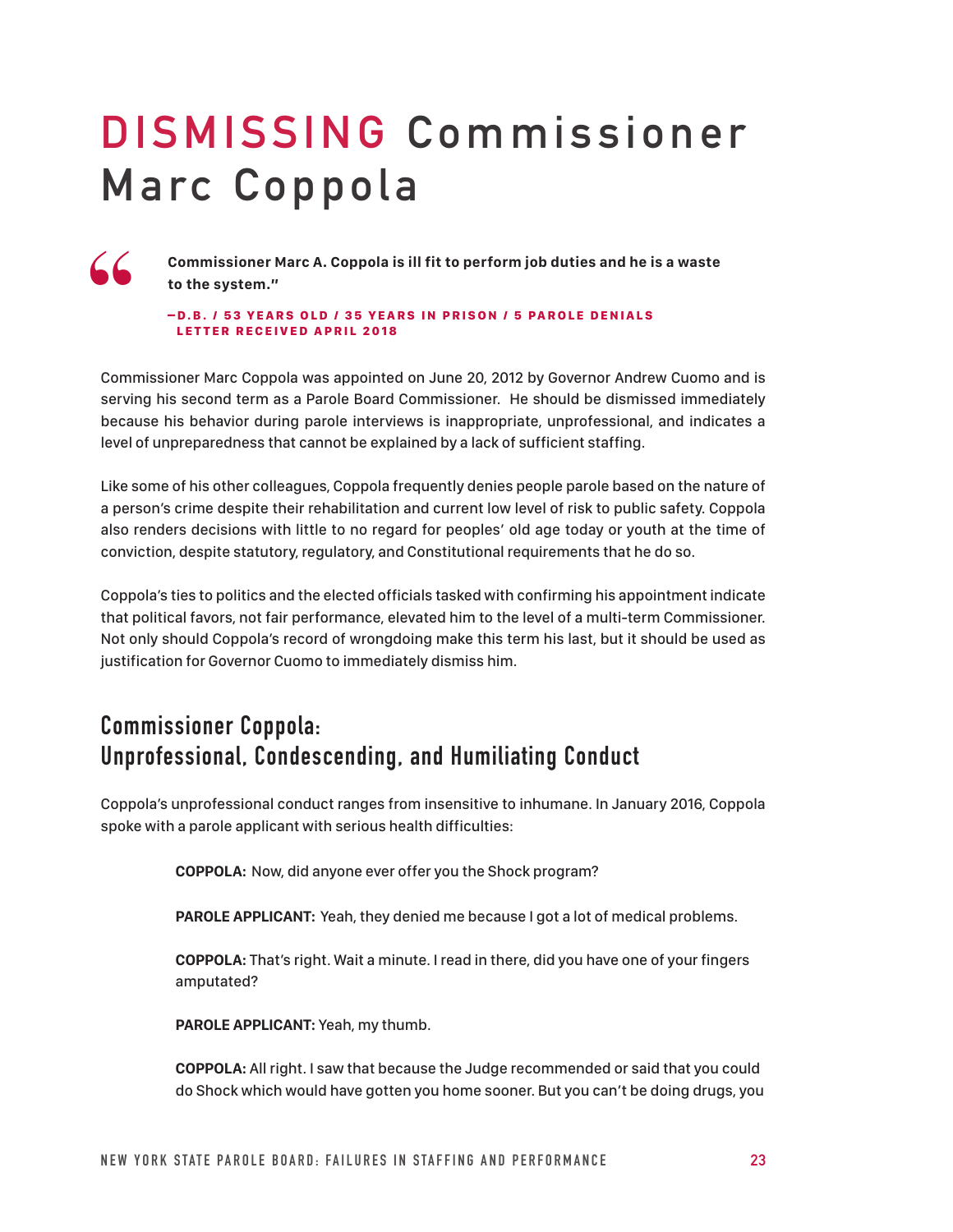[serious medical condition redacted].

**PAROLE APPLICANT:** I know.

**COPPOLA:** You're already a physical mess here, sir. What do you want, to kill yourself?

Coppola shows no semblance of empathy or sensitivity to the applicant's health, calls him a "mess," and asks whether he wants to kill himself. The interview continues when the applicant responds to Coppola's question:

> **PAROLE APPLICANT:** No. I just -- I went through a hard life and it's time for me to change.

**COPPOLA:** Okay.

Parole Applicant: I've lost my mom. I lost my Pastor. I lost a lot of family and I need change.

**COPPOLA:** So who do you have out there?

Parole Applicant: I got my daughter and my stepfather and my sister and my brother and my dad.

**COPPOLA:** Well, your daughter can't take care of you, we need somebody --

**PAROLE APPLICANT:** No, I know that.

**COPPOLA:** We need somebody that's willing to help you but they're probably getting a little, you know, fed up with you.

Coppola belittles the person's attempt at identifying other supportive family members and assumes the person's challenges have left them unwilling to support him. In an exchange with another parole applicant in January 2017, Coppola again showed a lack of empathy:

**COPPOLA:** Look it, we have records, so we are not idiots on this side.

**PAROLE APPLICANT:** I don't think that... [The] only thing I can do now to make it up to [the victims] is to do as good as I can and be a positive influence. And there's so many guys I've lost. A friend of mine, John McKenzie, I lost him because he killed himself because he kept on getting [denied parole]. And a young kid named Brian, he's 27, the kid died a week ago of an OD. I try the best I can every day to make up for it. I can't take it back. I got a son who was five years old. My wife is very sick. If you can consider giving me a shot, I will never let anyone down again, especially [the victims]. If I saw them I would tell them, I really would. I am so embarrassed for what I did.

**COPPOLA:** All right. Pull yourself together. You don't want to go back out there like that.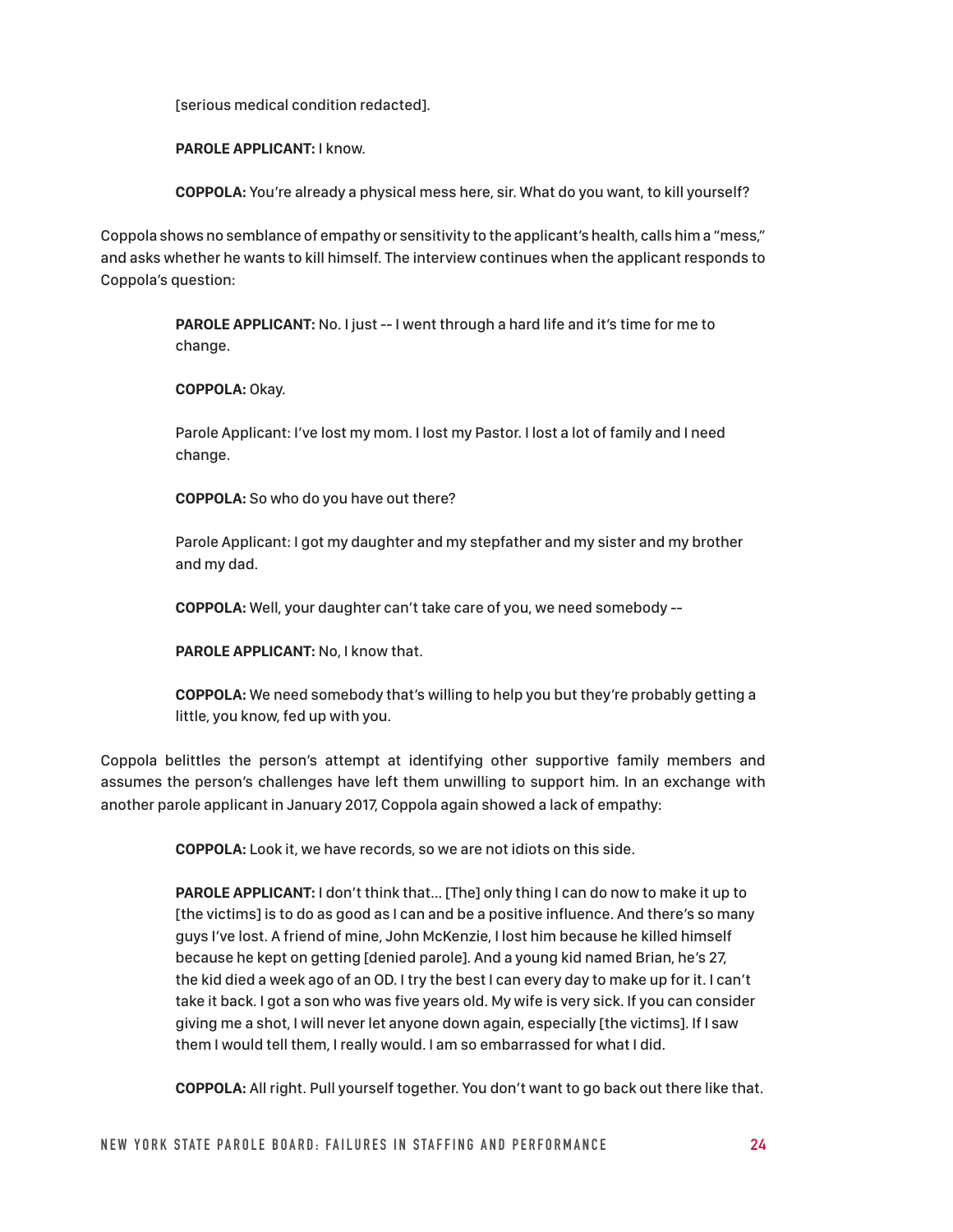The applicant is pleading for his freedom, sharing stories of dead or dying friends, and Coppola effectively responds by saying "suck it up." He asks no further questions and then renders a denial based exclusively on the nature of the applicant's crime and "official community opposition," both of which the New York State judiciary have held as unlawful justifications.

In a different exchange with a parole applicant in a December 2016, Coppola's lays on more insults:

**COPPOLA:** Can you accept if you wound up spending the rest of your life in prison or do you think that would be unfair?

**PAROLE APPLICANT:** To me, it's not a level of punishment to me. If I could die in prison, if I could give my life that [the victim] could have back her life, if I could do twenty times the amount of that I've been in. What annoys me so much is again the finality of what I did. My daughter can never have her mother again. That [the victim's] brother and sister and loved ones can't have her presence any longer.

**COPPOLA:** I know. That's what I'm saying. Do you understand that gravity?

That Coppola asks a 63 year-old parole applicant who has already served 27 years in prison if he understands the "gravity" of his crime, circumstances, life sentence, and the prospect of dying in prison, shows his deep lack of understanding for the experiences and lives of incarcerated people. Throughout the entirety of the interview, the applicant expressed deep remorse, responsibility, guilt, shame, and insight for killing his wife. He had no prior criminal convictions, scored low-risk on the COMPAS risk assessment instrument, and did everything in his power to rehabilitate himself and benefit others, including by being President of his facility's Inmate Liaison Committee.

### **Commissioner Coppola: Unprepared & Confused**

Independent of the Parole Board's issues with understaffing, Commissioner Coppola has a difficult time diligently performing his duties. In a December 2016 Parole Board business meeting, Coppola confessed to Board Chairperson Tina Stanford that during one particular day of interviews he and his colleagues "were a mess."<sup>29</sup> He continued, "We didn't even know who was in the chair. [We were] basically flying blind the whole day." This level of confusion and unpreparedness is unacceptable in any profession, let alone one that is tasked with determining peoples' freedom.

Coppola's frequent confusion is reflected in several parole interviews, including the following fro January 2016:

> **COPPOLA:** We have your sentencing minutes before the Honorable Brend -- or the Honorable Richard Northup was the sentencing Judge, right?

#### **PAROLE APPLICANT:** He's the DA.

<sup>29 &</sup>quot;NYS Board of Parole Meeting December 2016," YouTube, uploaded by NYS Public Safety, 30 December 2016, https:// www.youtube.com/watch?v=VpGTss1Y\_rk.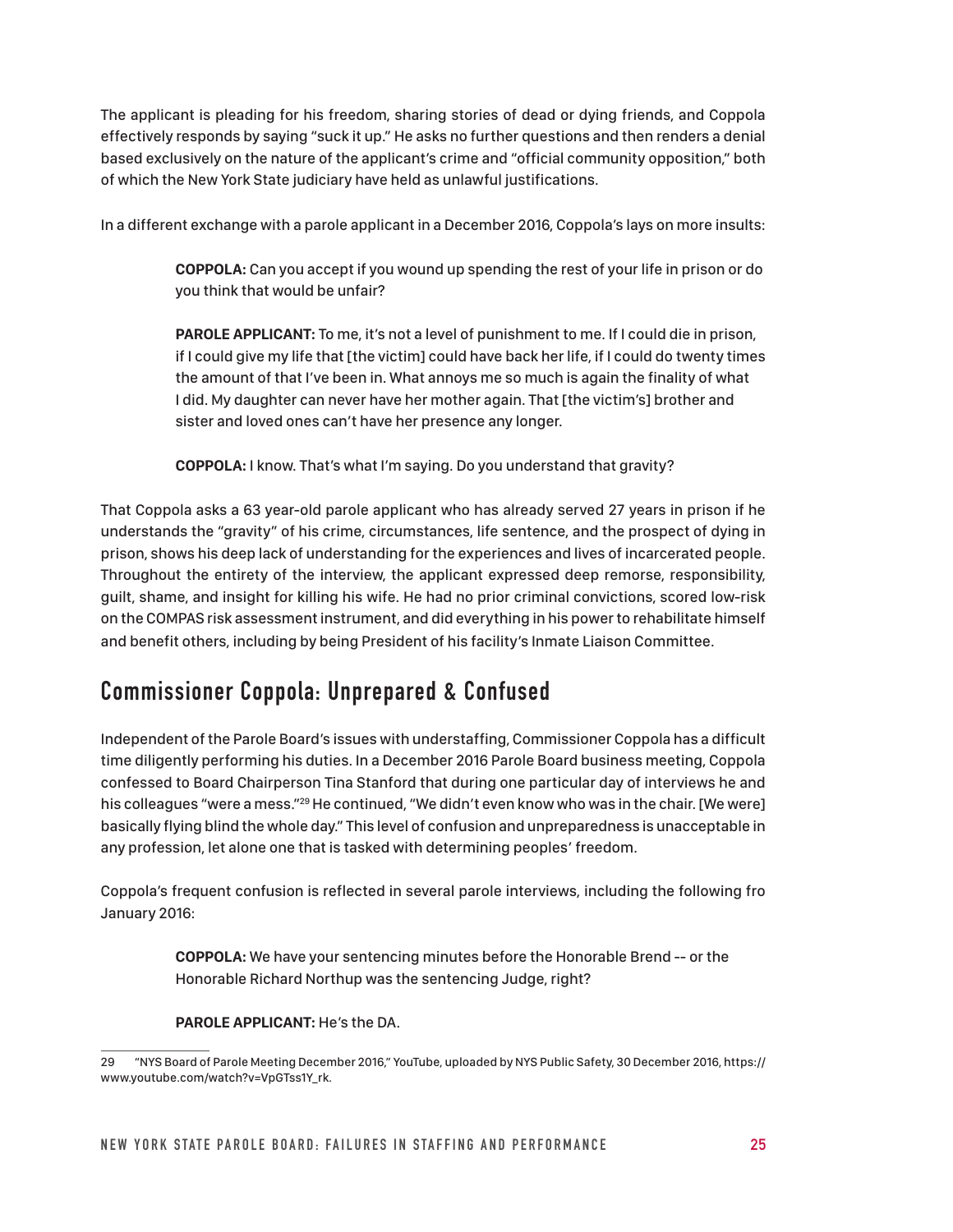**COPPOLA:** No, the sentencing - the Judge who sentenced you?

**PAROLE APPLICANT:** Judge Becker.

**COPPOLA:** Hang on.

**PAROLE APPLICANT:** He retired.

**COPPOLA:** I may have said the wrong one. You're right. Okay. I've never seen sentencing minutes like this. It was way up top here. Yes, Judge Becker, you're right.

In a similar exchange with a different applicant in March 2018, Coppola is again confused about the sentencing judge:

**COPPOLA:** You were sentenced by the Honorable Sol Greenberg; is that right?

**PAROLE APPLICANT:** No, it was Judge John Clyne.

**COPPOLA:** I'm sorry, I'm wrong. Sol Greenberg was the DA.

**PAROLE APPLICANT:** Yes, sir.

**COPPOLA:** I read it wrong. You were sentenced by Judge Clyne, C-L-Y-N-E; right?

**PAROLE APPLICANT:** Yes, sir.

In a third instance from April 2015, Coppola doesn't even know which Commissioners he is conducting the hearing with:

> **COPPOLA:** We've discussed a lot. We have your packet. You have a lot of certificates. You've been programming well and that's to your credit. I read your personal statement as well. Let me ask Commissioners Ludlow and Smith if they have any questions.

**COMMISSIONER LUDLOW:** Commissioner Smith is not in.

**COPPOLA:** I'm sorry. Commissioner Ludlow.

It is unacceptable that Coppola cannot accurately discuss the details of a person's case. Repeatedly fumbling facts and failing to properly identify the other Commissioners in the room fosters in applicants anxiety, distrust, hopelessness, and feelings that the outcomes of interviews are predetermined.

In other interviews when he is not the lead Commissioner, Coppola still fails to pay full attention. In June 2014, one particular applicant tells the panel about his relationship with his wife, that she lives in Buffalo, and that she would move to where the applicant hopes to be paroled. The applicant also discusses how he and his wife met. Coppola eventually chimes: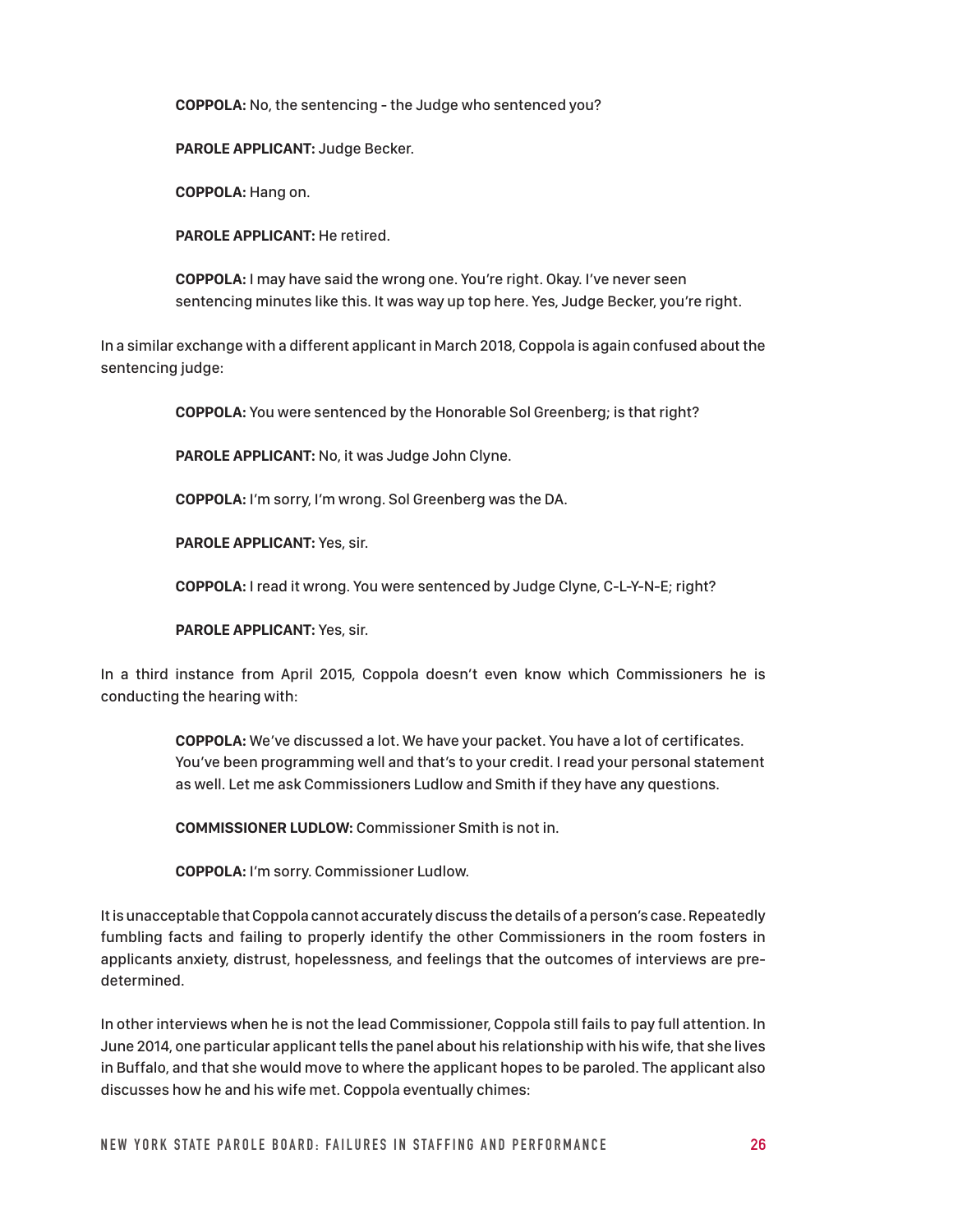**COPPOLA:** Sir, why is your wife in Buffalo, now?

**PAROLE APPLICANT:** She lives in Buffalo. She is looking for a job in Middletown. She's not moving until she gets a job.

**COPPOLA:** Is she from Buffalo?

**PAROLE APPLICANT:** Yes, she was born and raised in Buffalo.

**COPPOLA:** I must have missed this. How did you meet her? She was your Counselor?

**PAROLE APPLICANT:** No. She was a secretary in [a state government agency].

**COPPOLA:** Where does she live now?

**PAROLE APPLICANT:** In Buffalo.

Applicants are entitled to mere minutes for their interviews. Setting aside the injustice of such unreasonable time constraints for interviews, Commissioners should take pains to concentrate and be fully present. Commissioners also should not spend precious time with questions that have already been answered or information that has already surfaced.

## **Commissioner Coppola: Emphasis On The Nature Of The Original Offense**

Despite changes in the law and the Parole Board's regulations, Commissioner Coppola, like Commissioner Smith, continues to rely heavily on the nature of a person's crime as his primary reason for denying release. After the Board's new regulations were first proposed in August 2016, Coppola spoke openly about his concerns that changes in the regulations would force him to abandon this practice. During the Parole Board's August 2016 monthly business meeting, Coppola raised his concerns and resistance:

> **COPPOLA:** [The proposed regulations say that] the Board shall be guided by risk and needs principles? The word shall is like, as strong as it gets. (Emphasis added.)

**CHAIRPERSON TINA STANFORD:** That's how the law reads.

**COPPOLA:** The word 'shall' was in the law before? (Emphasis added.)

**CHAIRPERSON TINA STANFORD:** Yes.30

<sup>30 &</sup>quot;NYS Parole Board Meeting August 2016," YouTube, uploaded by NYS Public Safety, 22 August 2016, https://www. youtube.com/watch?v=EyZ4g9cBDH0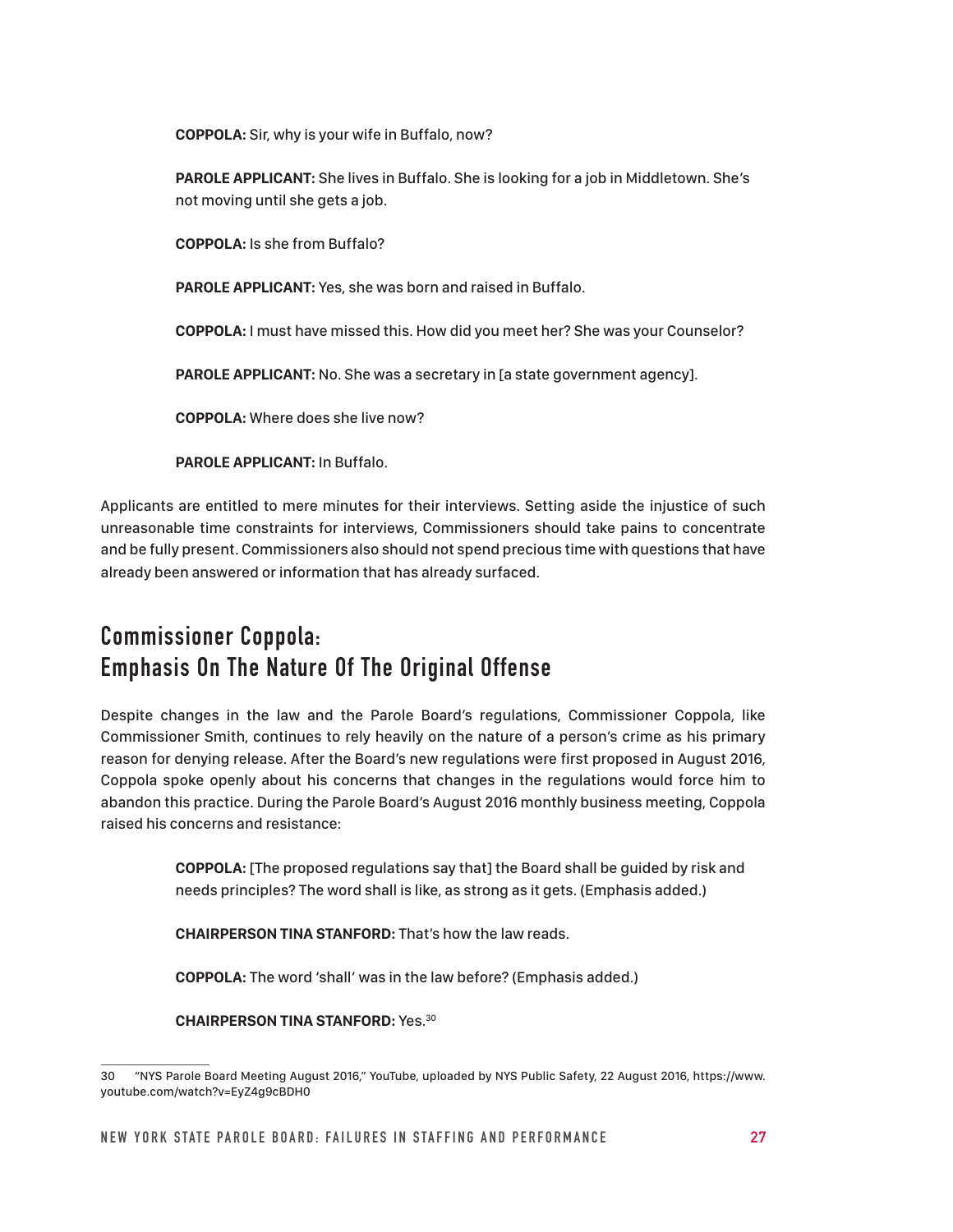Coppola not only does not know the Executive laws he is bound by, but is resistant to having risk and needs principles guide his decisions. A review of several transcripts from both before and after the implementation of the Board's new regulations demonstrate Coppola's unwillingness to consider anything other than the nature of the crime.

In June 2014, Coppola interviewed a 51 year-old applicant who had been incarcerated for more than 30 years for a murder and sodomy that occurred when he was 15 years old. Despite his demonstrated low risk to public safety, clear evidence of rehabilitation that included Bachelor's and Associate's degrees, and strong ties to the outside world, Commissioner Coppola and his colleagues exclusively denied parole based on the nature of the crime. They gave no other reason for denial other than the following:

**"Despite your positive efforts while incarcerated, your release would greatly undermine respect for the law, and would so deprecate the serious nature of your crimes, and would trivialize the tragic loss of your young victim's life, which you caused as a result of your heinous, unprovoked, and violent crime."**

While Coppola denies parole to many low risk people who have engaged in meaningful transformation and were juveniles at the time of their crimes, so too does he deny release to ill and elderly parole applicants. Coppola led a medical parole interview in May 2014 in which he and his colleagues interviewed an 83 year-old man with serious medical difficulties and clear signs of dementia.

**COPPOLA:** ...You appeared before the Honorable Thomas Leono; do you recall that, sir?

**PAROLE APPLICANT:** No, I don't really.

**COPPOLA:** …[The law requires us to review] your risk assessment, which you helped fill out with the counselor. That was where she asked you a lot of questions and she filled in the circles for your answers; do you recall that?

**PAROLE APPLICANT:** Not really.

**COPPOLA:** A little bit more than a month ago but we have that on file and we will consider that as well, okay?

#### **PAROLE APPLICANT:** Uh-huh.

In total, this applicant responded more than 20 times with answers that indicated memory loss and confusion. Despite his old age, serious medical conditions, and demonstrated low risk to public safety, Coppola denied him medical parole.

A March 2018 interview confirms that Coppola's decision-making process remains the same. After receiving a one-month postponement due to a lack of Commissioner consensus on a twoperson parole panel, a 57 year-old parole applicant who had been incarcerated for 34 years after being convicted of second degree murder appeared in front of Coppola and Commissioner Tycee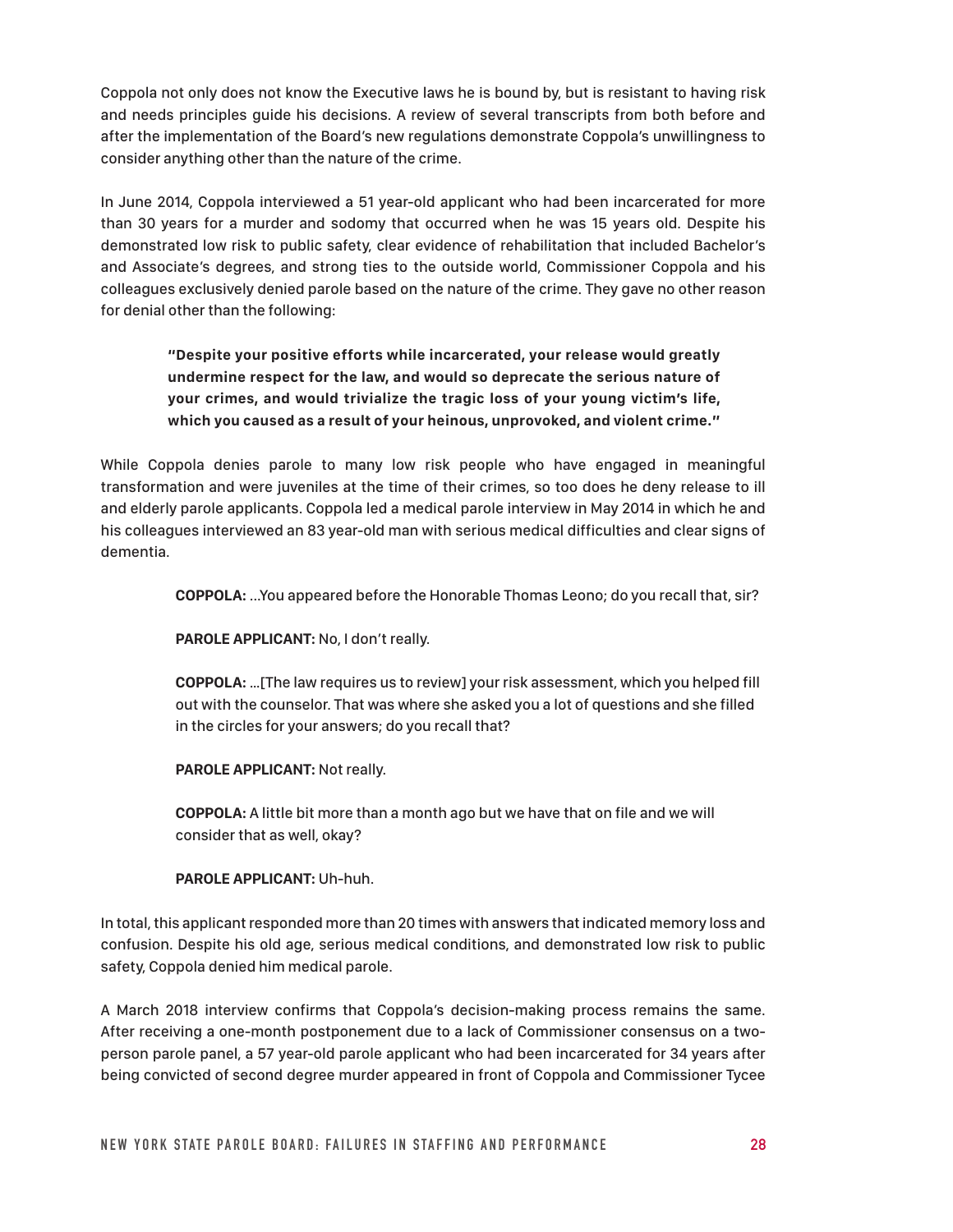Drake. Commissioner Drake had previously voted to release the individual. Over the course of the interview Coppola acknowledged the applicant's rehabilitation and low risk. He stated, "I know from reading your record and your program accomplishments that you're program satisfied. You have done everything. Your disciplinary record has been clear for quite some time." Later in the interview Coppola continues: "Your risk assessment I'm sure you're very familiar with, right?...You are low [risk] and unlikely [to reoffend] across the board."

Despite acknowledging the person's minimal risk to public safety, accomplishments, and transformation, Coppola voted to deny release while Commissioner Drake again voted in favor. Due to their split decision, the parole applicant received another postponement and appeared for his third interview in three months in April 2018, when he was ultimately denied. The applicant's next appearance will be his 14th hearing. He has served an additional 20 years in prison beyond his minimum sentence of 15 years.

## **Commissioner Coppola: Political Ties**

Coppola's career in local and state politics have served as stepping stones to his tenure on the Parole Board. Beginning as a Councilmember in the City of Buffalo, Coppola was eventually elected as the New York State Senator for District 60, where he served for less than a year. He unsuccessfully ran for the 60th and 61st Senate Districts in 2006 and 2010 respectively. Since his last attempt at seeking public office, and while serving as an administrative assistant to the Parole Board, Coppola has generously donated to New York State elected officials.

Like other members of the Parole Board, Coppola has close personal and professional connections to Republican State Senator Patrick Gallivan. Since 2014, despite being a lifelong Democrat and elected official, Coppola has given \$1,049 to the re-election campaigns of Senator Gallivan who chairs the Crime Victims, Crime and Correction, which is tasked with confirming the Governor's Parole Board appointments and reappointments.<sup>31</sup> The donations to Senator Gallivan represent Coppola's only contributions to a Republican candidate.

Coppola also worked directly with Senator Gallivan in the Erie County Sheriff's Department. After Senator Gallivan was elected Sheriff of Erie County, Coppola worked as his Deputy Sheriff. At Coppola's initial confirmation hearing before the Senate Crime Committee in 2012, members of the Committee joked about Senator Gallivan and Coppola's close working relationship. Former State

Senator Michael Nozzolio asked Coppola, "Was [Gallivan] a good boss?" Coppola replied, "Yes, he was."32

Coppola's relationship with Senator Gallivan is improper, suggests insidious corruption and cronyism, and justifies his immediate dismissal. The great responsibility Commissioners carry determining the freedom of thousands of New Yorkers—should be taken on by the most qualified

<sup>31</sup> New York State Board of Elections Campaign Finance Disclosure Database, www.elections.ny.gov.

<sup>32</sup> New York State Senate Crime Victims, Crime and Correction Meeting, 20 June 2012, https://www.nysenate.gov/ calendar/meetings/crime-victims-crime-and-correction/june-20-2012/crime-victims-crime-and-correction.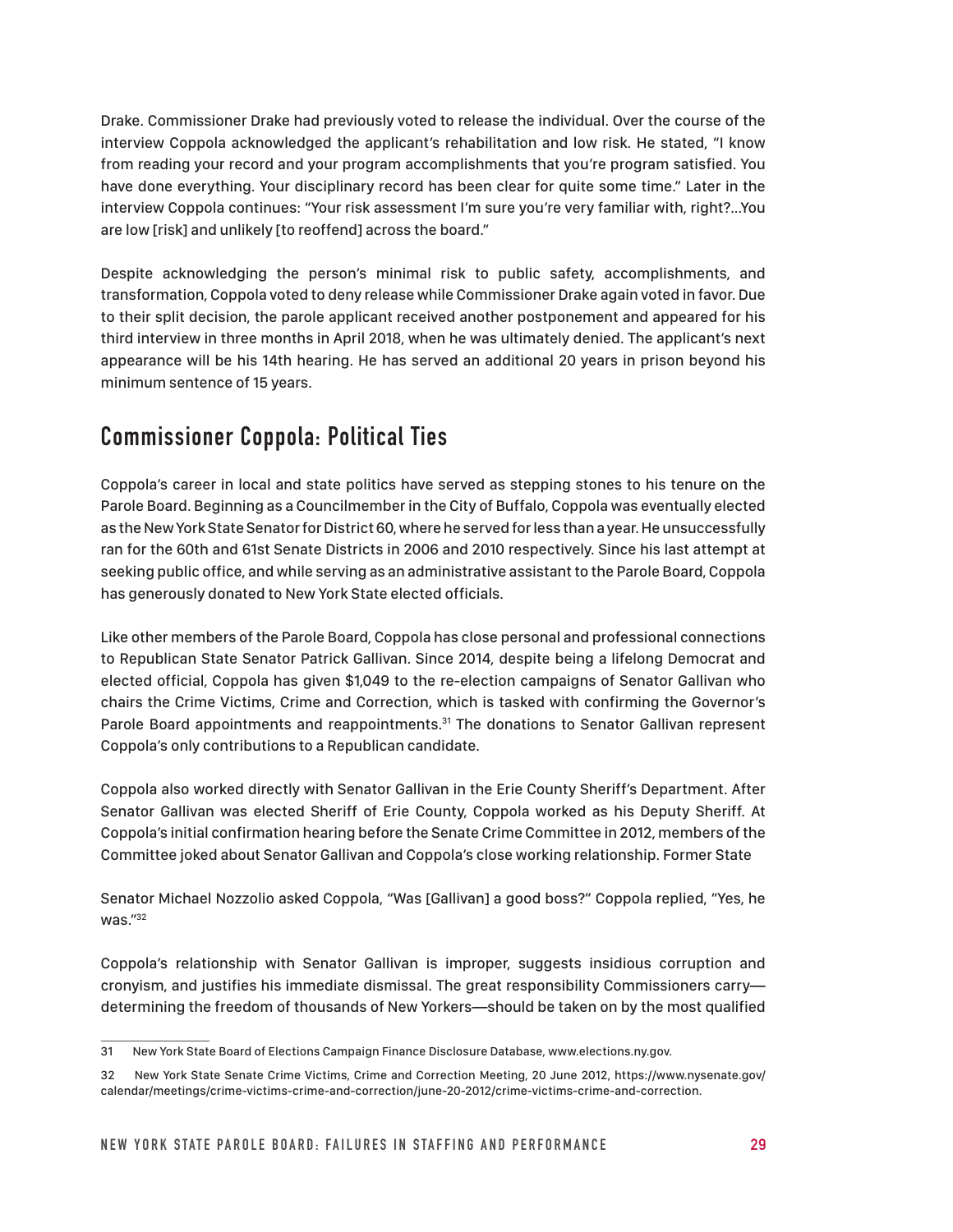and professional New Yorkers, not those with the deepest pockets and political connections.

Commissioner Coppola is neither qualified nor conscientious enough to serve as a Parole Board Commissioner. While the damage inflicted on countless people in prison, their families, and communities can never be undone, further harm can and should be prevented by his immediate removal from the Board.

## **Summary** of **Needed Changes**

**"**

**At this point I am 60 years old, and I believe that parole will never let me free. I have no desire to commit any crime at all. I just want freedom. There is nothing left for me to do at all. Please help."**

-R.M. / 60 YEARS OLD / 27 YEARS IN PRISON / 2 PAROLE DENIALS LETTER RECEIVED JANUARY 1, 2018

As the number of available parole Commissioners has decreased, countless parole-eligible people have been subjected to unlimited postponements, nullified interviews, and an opaque and painful process.

These practices must end. The Board cannot continue to deny people's freedom while projecting an air of functionality. It is non-functional. Three-person panels must be the norm, postponements must be rare, and the Board must recognize the inherent difficulty of the parole process for incarcerated people.

Additionally, Commissioner Smith and Coppola should be dismissed immediately, not only for their unlawful conduct, but for their fundamental belief that people in prison are incapable of change and are not worthy of compassion or respect.

Further, 12 Commissioners is not enough to meet the basic requirements that the Board must follow. Twelve Commissioners cannot do the work of 19, much less do it ethically, thoughtfully, and with due consideration for the serious consequences of their decisions.

The Governor must appoint new Commissioners immediately, regardless of the political climate, or any concerns about whether those candidates will ultimately be confirmed. The Governor must make it known that he values the lives and prioritizes the rights of incarcerated people.

Further, the Governor's appointments cannot be in name only. He and his staff must take seriously any recommendations from advocates as to candidates for the Commissioner role. Appointees must be from a broad range of professional backgrounds, including social workers, nurses, people of faith, and others who believe strongly in the principles of rehabilitation, mercy, and redemption.